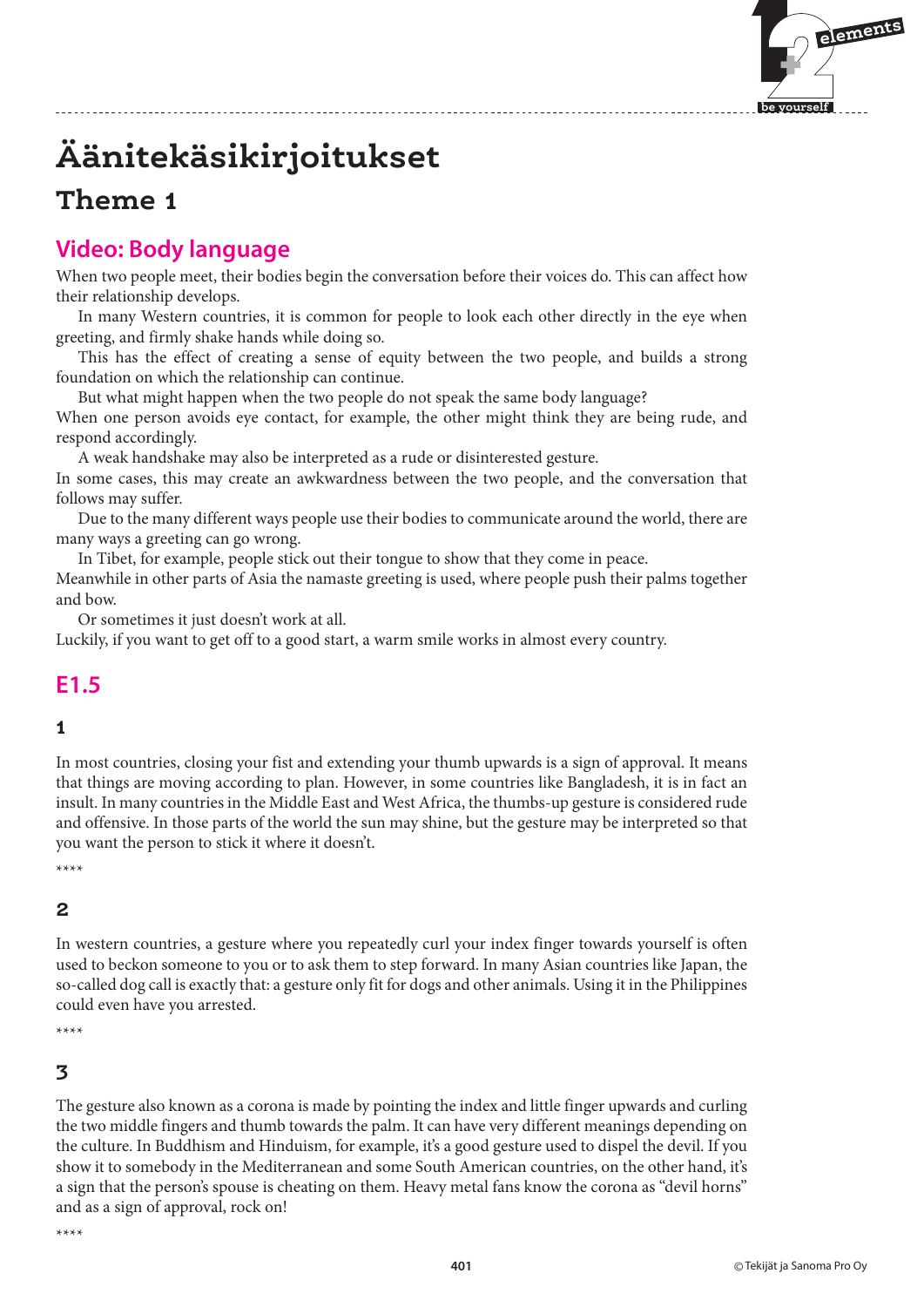

#### **4**

In most of the English-speaking world and many other countries, curling the index finger over the thumb and extending the remaining fingers above them signals that everything is okay. In Brazil, however, you might as well flip someone the middle finger. There are also some other countries where the meaning is everything but okay. Things aren't that simple in the West either, over the recent years the 'OK' gesture has been associated with white supremacy groups.

\*\*\*\*

### **5**

Hold up your index and middle finger on one hand like you were forming the letter 'v' and you have the victory sign. It was originally used by the Allied nations during the Second World War to symbolize victory. After the Vietnam War the gesture has widely become accepted as a symbol of peace. Be careful though, in many countries if you do the gesture with your palm facing in, it will be regarded as extremely rude.

\*\*\*\*

### **6**

Which gesture could signal all the following things: asking somebody to hurry up, trying to remember something or getting an idea? Yes, snapping one's fingers. But as with other hand gestures, there are countries where snapping your fingers at somebody is plain rude. So it's perhaps smartest to save it for snapping to a good song.

# **Listening: Learning from our mistakes**

### **Learning from our mistakes**

**Presenter:** With thousands of children returning to school after the long summer holiday we thought this would be a good time to talk about education. According to business trainer Pat Keneally, one of the most effective ways to learn is from our mistakes. Welcome to the programme, Pat.

Pat: Thank you.

- **Presenter:** Mistakes are things most of us try to avoid, but you believe they're good for us. Is that right?
- **Pat:** Absolutely. Mistakes are at the heart of how we learn. Our mistakes show us how to do things better. I know there are wonderful teachers out there, but in my view our mistakes are our best teachers.

**Presenter:** If mistakes are such a good thing, then why do we try so hard to avoid them?

**Pat:** That's a good question. It doesn't seem logical, does it? I think the problem is with our culture. We connect mistakes with shame or embarrassment. You can see it in the language we use. It's nearly always negative. Big mistake! Bad mistake! Terrible mistake! Stupid mistake! Nobody ever says useful mistake; helpful mistake; handy mistake.

\*\*\*\*

**Presenter:** Why do you think that is?

- **Pat:** Well, societies like order. And shaming people for mistakes is a good way to keep them in line. It makes people feel unsure of themselves. Then they're easier to control.
- Presenter: That sounds depressing.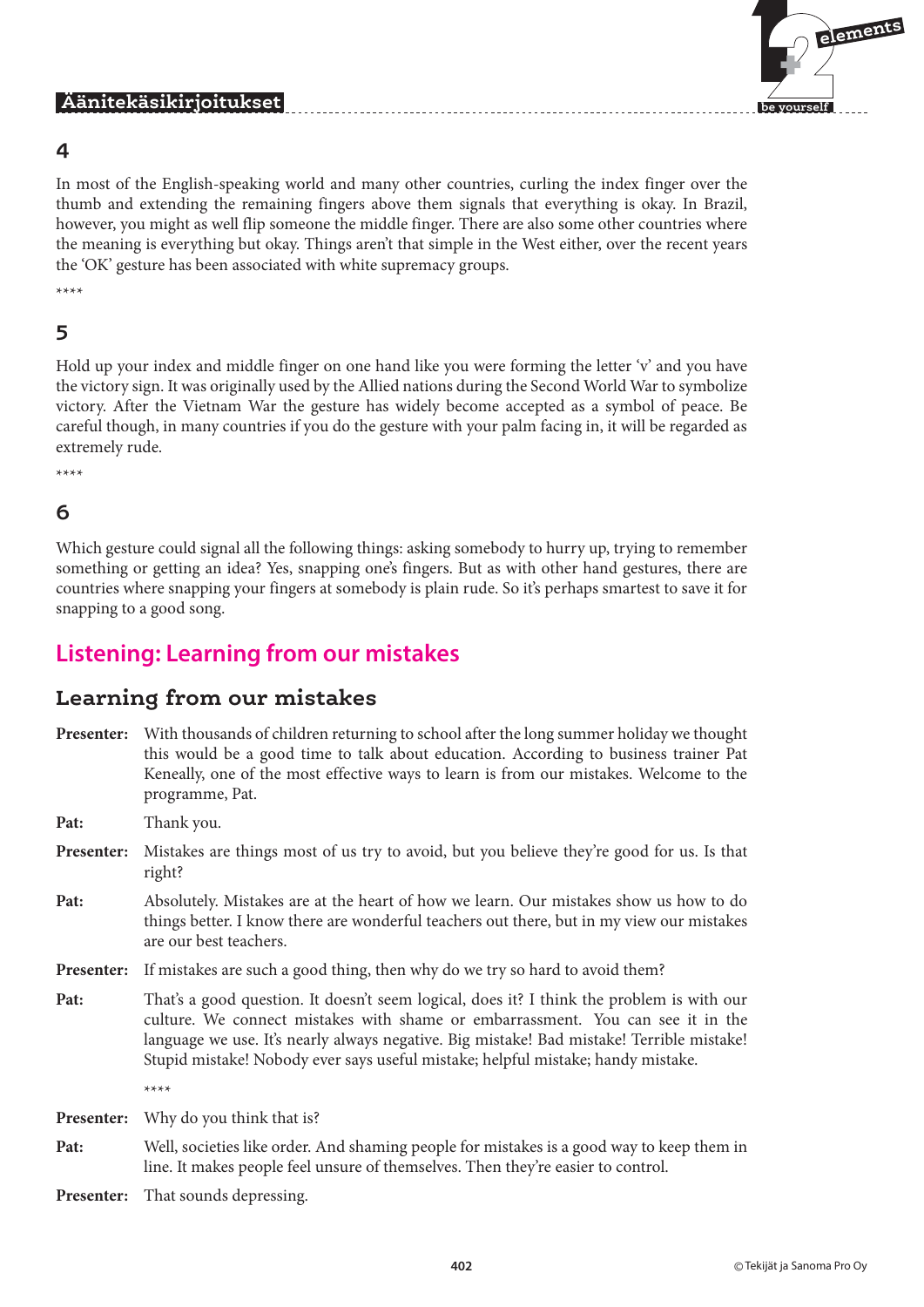# $\mathbf{F}$  **elements be yourself**

#### **Äänitekäsikirjoitukset**

- **Pat:** It is. That's why I'd like our schools to become more mistake-friendly. Places where no one is ashamed of making mistakes. We should celebrate mistakes as learning opportunities. Presenter: Celebrate mistakes? Don't say that to my old French teacher! Pat: And how much French do you speak? **Presenter:** Um, er, well. I um… **Pat:** Exactly! You've proved my point. If your teacher had been more relaxed about mistakes, maybe you would have spoken more French. And if you'd spoken more, you'd have learned more. A high tolerance for mistakes is good for learning. **Presenter:** You mean for learning languages? **Pat:** I mean for learning anything. Take business, for example. The manager of IBM was asked how to succeed in business. Guess what his answer was? "The way to succeed is to double your failure rate." He understood that making mistakes is part of a healthy business. **Presenter:** Sounds risky – encouraging people to make mistakes. Pat: Not really. If you never make a mistake, it means you're not trying anything new. And in business, not trying anything new is a disaster. You won't last long in the business world. **Presenter:** So mistakes happen when you're trying something new. \*\*\*\* **Pat:** And the other way round. Mistakes can also happen when you're doing something you've done many times before. And those mistakes can be really valuable. Presenter: For example? **Pat:** Take, the French scientist Louis Pasteur. He was growing bacteria in small dishes of gel. Now, those gels need to be sterile so you can see the bacteria clearly. However, one gel got contaminated with a spot of mould. An annoying mistake. But when Pasteur looked closely at the gel, he saw that there were no bacteria growing in the area around the mould. Something must be stopping the bacteria from growing. And that something turned out to be penicillin, an antibiotic that has saved millions of lives. **Presenter:** So a mistake saved lives. Literally. Pat: It can. And that's why I think we should treat mistakes with more respect. Mistakes help us learn and grow. And they can also take us to new and unexpected places.
- **Presenter:** Well, that's fascinating. It definitely wasn't a mistake inviting you on our programme. Pat Keneally, thank you very much for talking to us.

# **Podcast: What a wonderful word, episode 1**

## **What a wonderful word podcast, episode 1: sideburns**

- **NL** Welcome to *What a wonderful word*, a podcast where we look at the surprising history of words and phrases. My name is Nathan Li and joining me is our word nerd Kelly Garcia.
- **KG:** Hi.
- **NL:** In each episode we take a look at an everyday word or phrase that has an interesting past. So, what are we looking at today?

- **KG:** Well, today we're going to get personal. We're going to talk about those things on either side of your face?
- **NL:** My ears?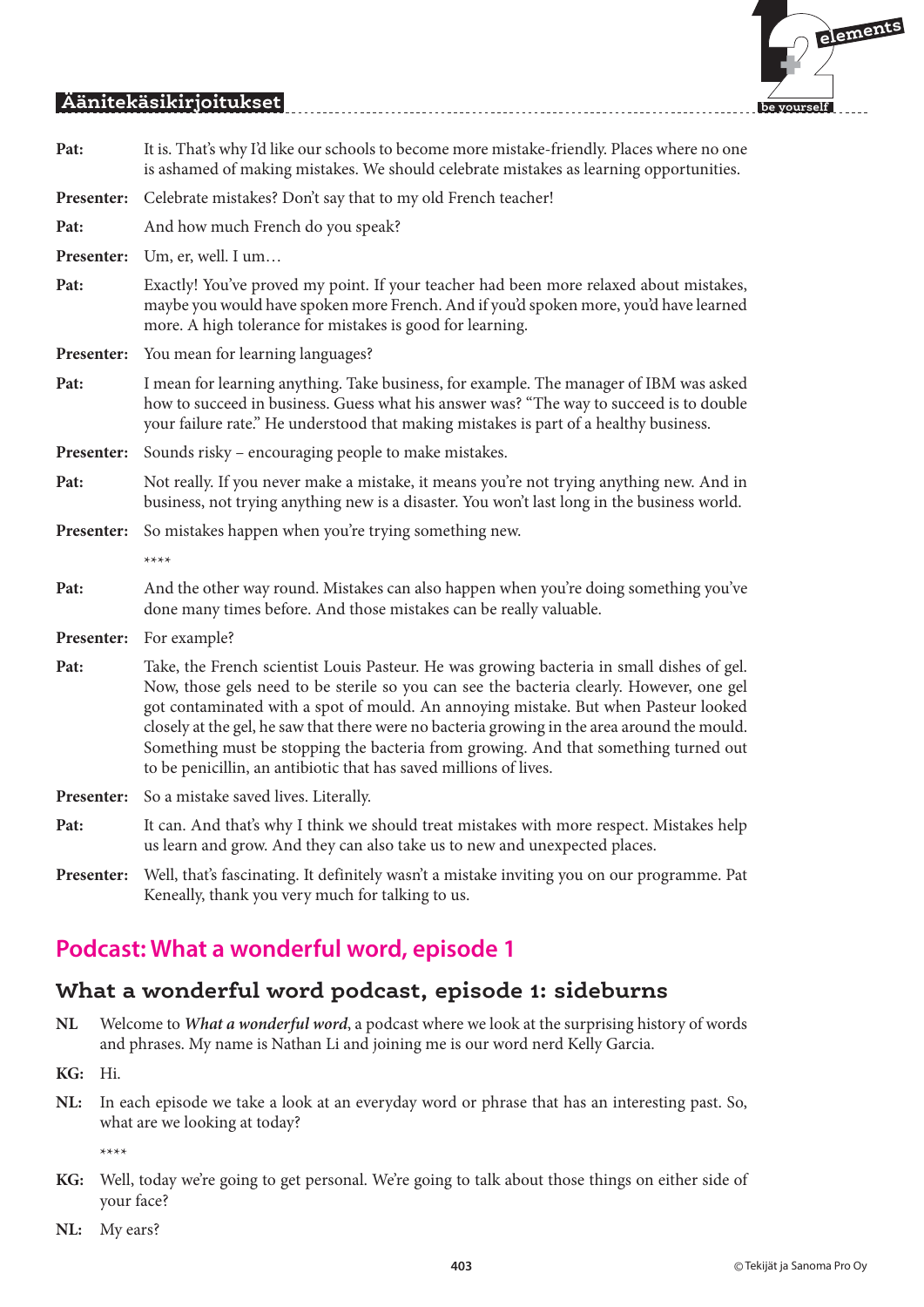

- **KG:** No, in front of your ears.
- **NL:** My cheeks?
- **KG:** No, we're going to talk about those strips of hair on either side of your face.
- **NL:** My sideburns, you mean? Do you like them?
- **KG:** They look great… very manly.
- **NL:** Thank you. It took me weeks to grow them.

\*\*\*\*

- **KG:** Well, have you ever wondered why they're called sideburns?
- **NL:** Because they're on the sides of my face… and they're *hot*!
- **KG:** Well, they *do* look good on you, but that's not the reason. The reason they're called sideburns, goes all the way back to the American Civil War.
- NL: So, you're telling me this fashion isn't new?
- **KG:** Sorry, sideburns have been with us a long time. Anyway, back in the 1860s there was this general called Ambrose Burnside fighting in the American Civil War. He wasn't very good as a general, but he did have amazing facial hair. Big fluffy whiskers! They came all the way from down his ears and joined up with his moustache.
- **NL:** But you said this guy's name was Burnside. That's not the same as sideburns.
- **KG:** True. That style of beard started out being called Burnside whiskers. But then, over time, the word got flipped around. Burnside became sideburn. And the whole thing got shorter. So, instead of saying Burnside whiskers, people just said sideburns. Quicker. Easier. And clearer, too, because they are on the sides of your face.

\*\*\*\*

- **NL:** How did General Burnside feel about being a fashion icon?
- **KG:** I don't know. But he's not the first person to have a fashion named after him.
- **NL:** Really?
- **KG:** Really. Take that cardigan you're wearing.
- **NL:** This? My mum knitted it.
- **KG:** Nice work! Did you know it's named after the Earl of Cardigan? He used to wear knitted sweaters that open at the front.
- **NL:** Amazing! And I bet he didn't knit them himself.

\*\*\*\*

**KG:** No, he didn't. And another fun fact: wellington boots are named after the Duke of Wellington. He wanted knee-high boots that could be worn over his fancy tight trousers. And so the Wellington boot was born.

- NL: Wow! Now you're going to tell me hoodies are named after Robin Hood?
- **KG:** Sorry to disappoint. But the word leotard…
- **NL:** Yes?
- **KG:** That tight one-piece used by dancers. Well, Nathan Li, guess who the leee-otard named after?
- **NL:** Please tell me it was named after one of my relatives. Great grandma Li!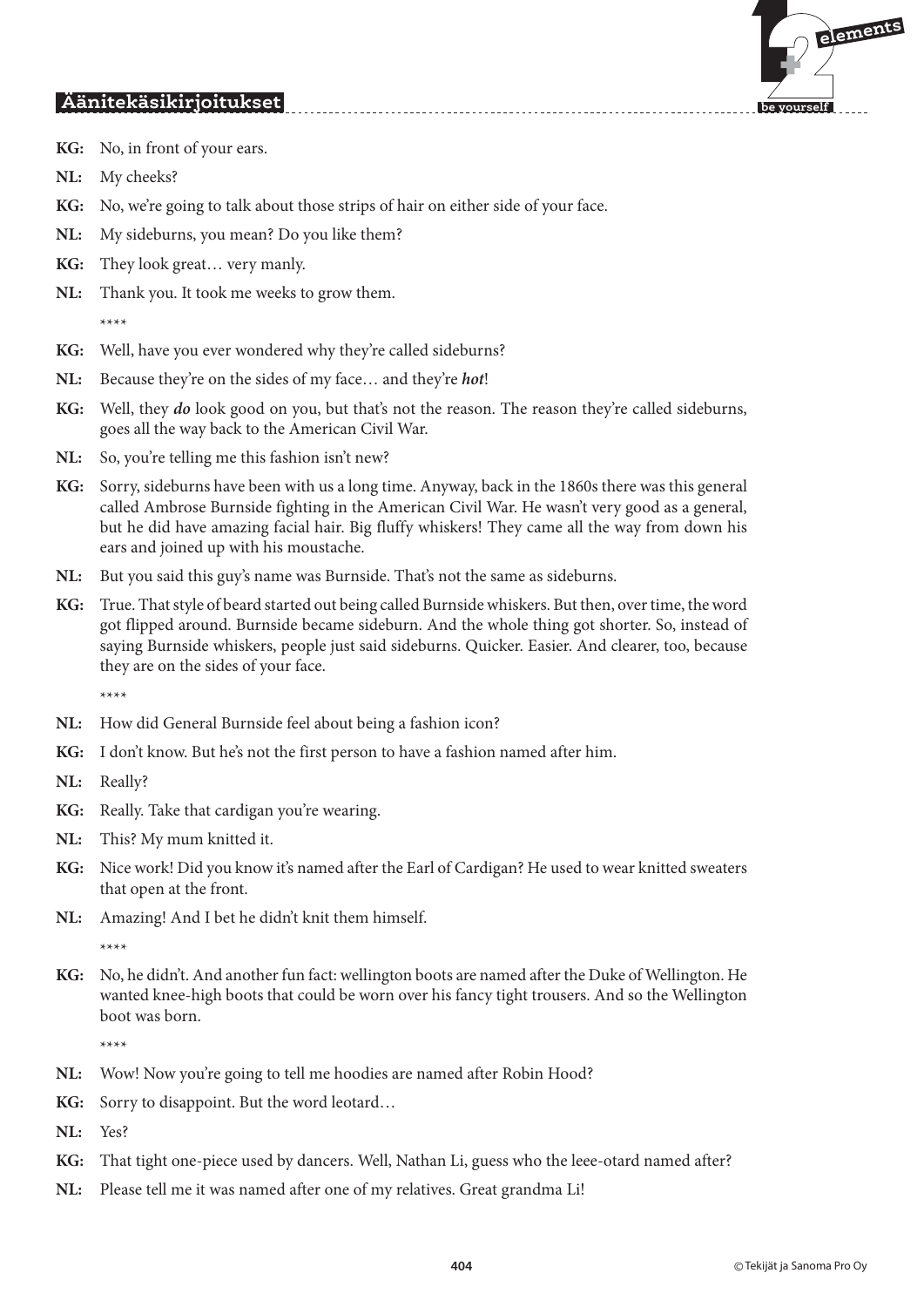

**KG:** Sorry. The leotard is actually named after Jules Léotard. He was a famous French circus performer. He did his trapeze act in a leotard.

- **NL:** Oh, that's so disappointing. I was hoping someone in my family was famous.
- **KG:** Maybe you'll be the first. All you need to do is invent a new bit of clothing. The Nathan necktie, for example. Or a new hairstyle. Call it the Lee look!
- **NL:** I think I'll stick to podcasting. But if I ever need careers advice, I know who to ask.
- **KG:** You're welcome
- **NL:** Thanks to Kelly Garcia for coming in to tell us the history of sideburns. See you next time.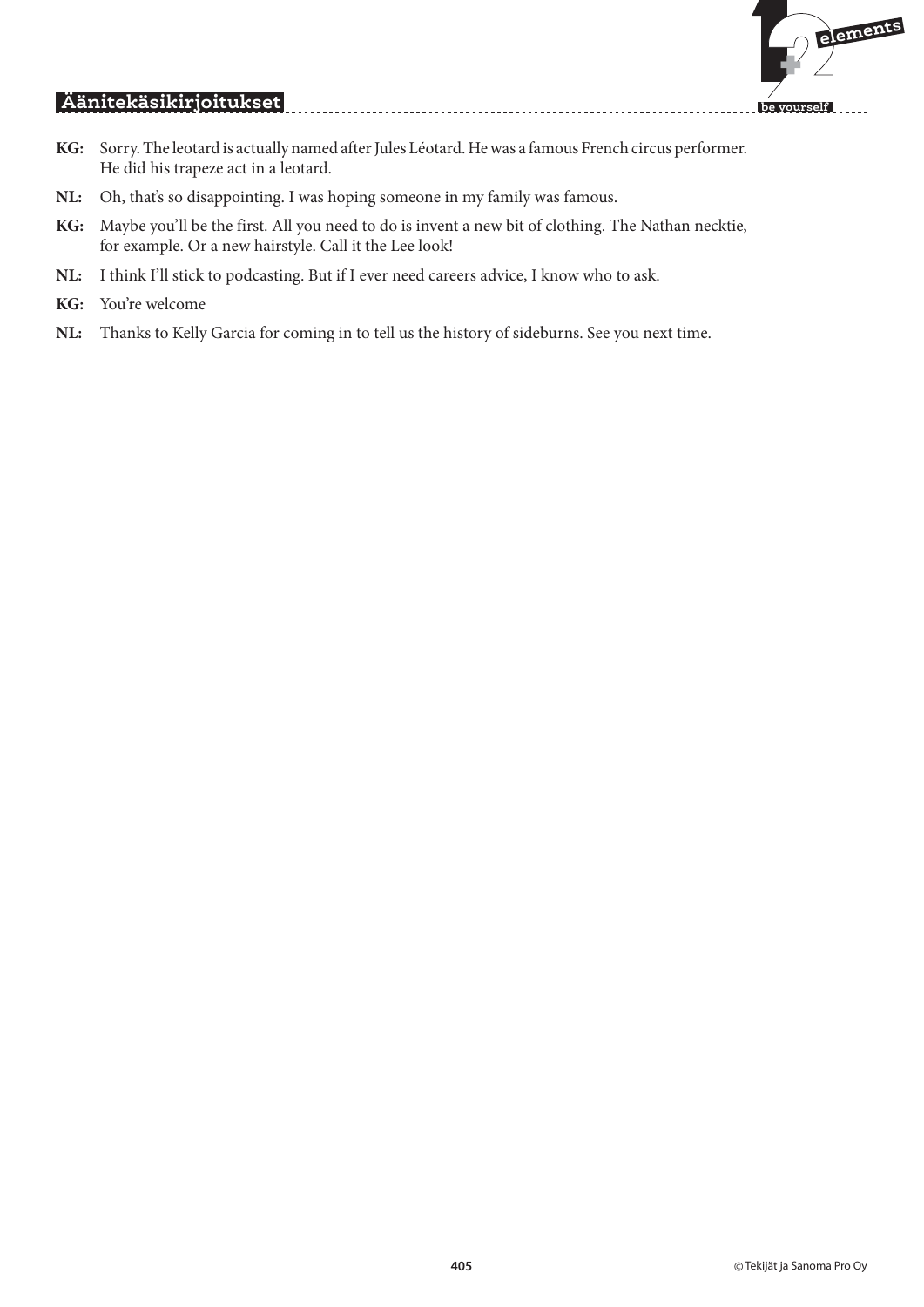

# **Theme 2**

## **Listening: Over powering or empowering?**

**Announcer:** Overpowering or empowering? The impact of the English on other languages.

**Announcer:** You're listening to the Global Arts podcast with Dara Keene, bringing you the best in arts and culture from around the world.

**Host:** Here are some chastening facts: a language dies every two weeks with no-one left to speak it. Half of the world's seven thousand languages will not survive into the next century, presuming of course that humankind manages to last that long. As tongues fall silent, we lose perspectives on our world, artistic traditions, oral histories and above all poetry. That fact has inspired a recently published anthology of indigenous verses called "Poems from the edge of extinction" which includes works in Maori, Cornish, Basque and Sami.

\*\*\*\*

- **Host:** With me to talk about the book is Laura Hussein, organizer of the International Poetry Festival here in London. Welcome to the podcast.
- **Laura:** Thank you.
- **Host:** Laura, you found this collection of poems inspiring?
- **Laura:** I loved it. This collection gives us a chance to enjoy fifty poems from languages around the world, all of them classified as endangered. It's celebration of our linguistic diversity.
- **Host:** Can we hear an example?
- **Laura:** Yes, this is a poem from the Navaho, Native Americans of the Southwestern United States. It's about water, and it's called Female Rain. This is how it goes in English.
	- Dancing from the south
	- Cloudy, cool and grey
	- Pregnant with rain child.
	- At dawn she gives birth to a gentle mist.
	- Flowers bow with wet sustenance.
	- Luminescence all around.

\*\*\*\*

- **Host:** Lovely. What's the situation with the Navaho language?
- Laura: It's fading away. Its decline began in the nineteenth century as a result of the boarding schools that were set up by the US government. The idea was to wipe out the identity and language of the Navaho tribe.
- **Host:** So, eradicating the language was a deliberate policy?
- **Laura:** Yes, by taking Native American children out of their homes, and putting them in boarding schools, languages all over the US were put in jeopardy. And if children did speak their language in school, they were punished for it.

\*\*\*\*

**Host:** So, what's the purpose of writing poems in a language like Navaho? I mean, why poetry in particular?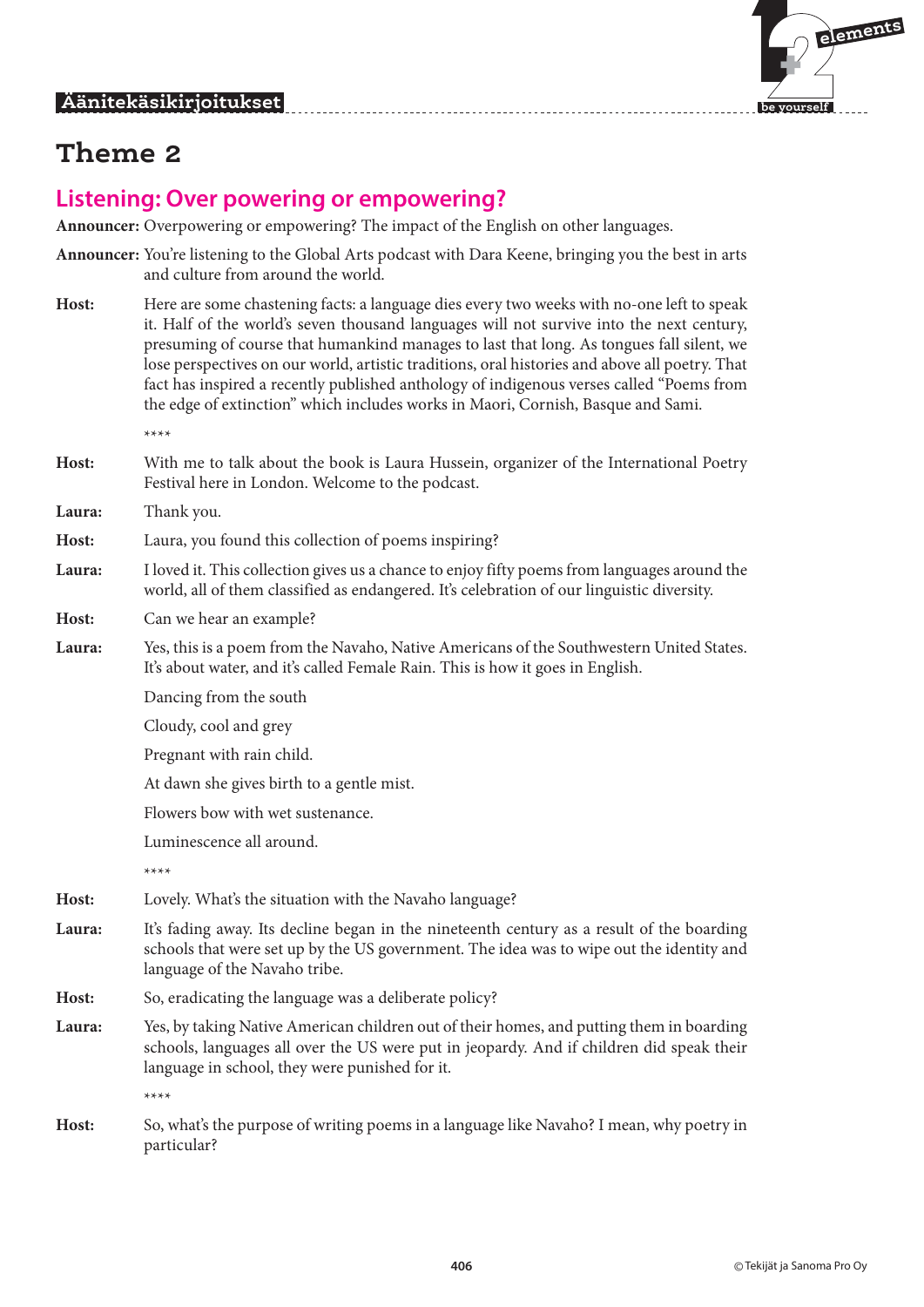# $\mathbf{F}$  **elements be yourself**

#### **Äänitekäsikirjoitukset**

- **Laura:** I think poetry shows you the possibilities of a language what a language is capable of. Not just Navaho, but any of the languages in this collection. Poetry allows you to see how rich a language can be. It's also an effective way of making the language visible: when poems are written down, younger speakers then have an opportunity to read that language. \*\*\*\*
- **Host:** If a language disappears, what harm do you think is done?
- **Laura:** Well, a language is a way of seeing the world, isn't it? In language all kinds of innate knowledge are encoded. About landscape, about the culture we live in. If we can capture language, we can more fully understand humans in different places around the world. If we lose a language, we lose a world view.
- **Host:** Why do you think so many languages are fading? Is English to blame?
- **Laura:** There's no getting away from the fact that English is a power language. If you speak it well, if you write it well, you can advance yourself in the world. English is associated with power, a means to opportunity and success. English is seen as the language of business and academia. Because of this, many people are discouraged from using their native tongue. But learning English at the expense of your own language comes at price. A loss of identity, community and a way of connecting with the environment.

\*\*\*\*

- **Host:** And now this collection of poems is using English to make cultures visible. To amplify these voices.
- **Laura:** Yes, it's ironic isn't it? English may be eroding other languages and cultures, but because it's a global language, it's also providing these minority voices with a potentially huge audience.
- **Host:** Yes, over two billion of the world's population speak some English.
- **Laura:** That's quite a platform! The anthology allows a wider audience to hear stories from unheard and underrepresented groups. Being published in English is a world event; a point at which a writer becomes global. Translating works into English allows many poets to attend literature festivals in countries like Indonesia or North Africa or Scandinavia where English is likely to be understood.

- **Host:** So, the very language which is, in a way, destroying minority cultures is also the one that is giving them life.
- **Laura:** Not quite. You see, while translation can raise the profile of endangered languages, it can't directly preserve them. In the end, the work audiences are hearing or reading is in English.
- **Host:** So, if translation is not enough, what can be done for languages on the brink of extinction?
- **Laura:** Well, many languages are at risk because they are marginalised within their own countries. In an urbanising world, many people are being displaced; forced to move when their native environment is lost and with it, their mother tongue. Ultimately, to preserve these languages, we must safeguard our world's diverse environments and the people who live in them.
- **Host:** Laura Hussein, thank you very much.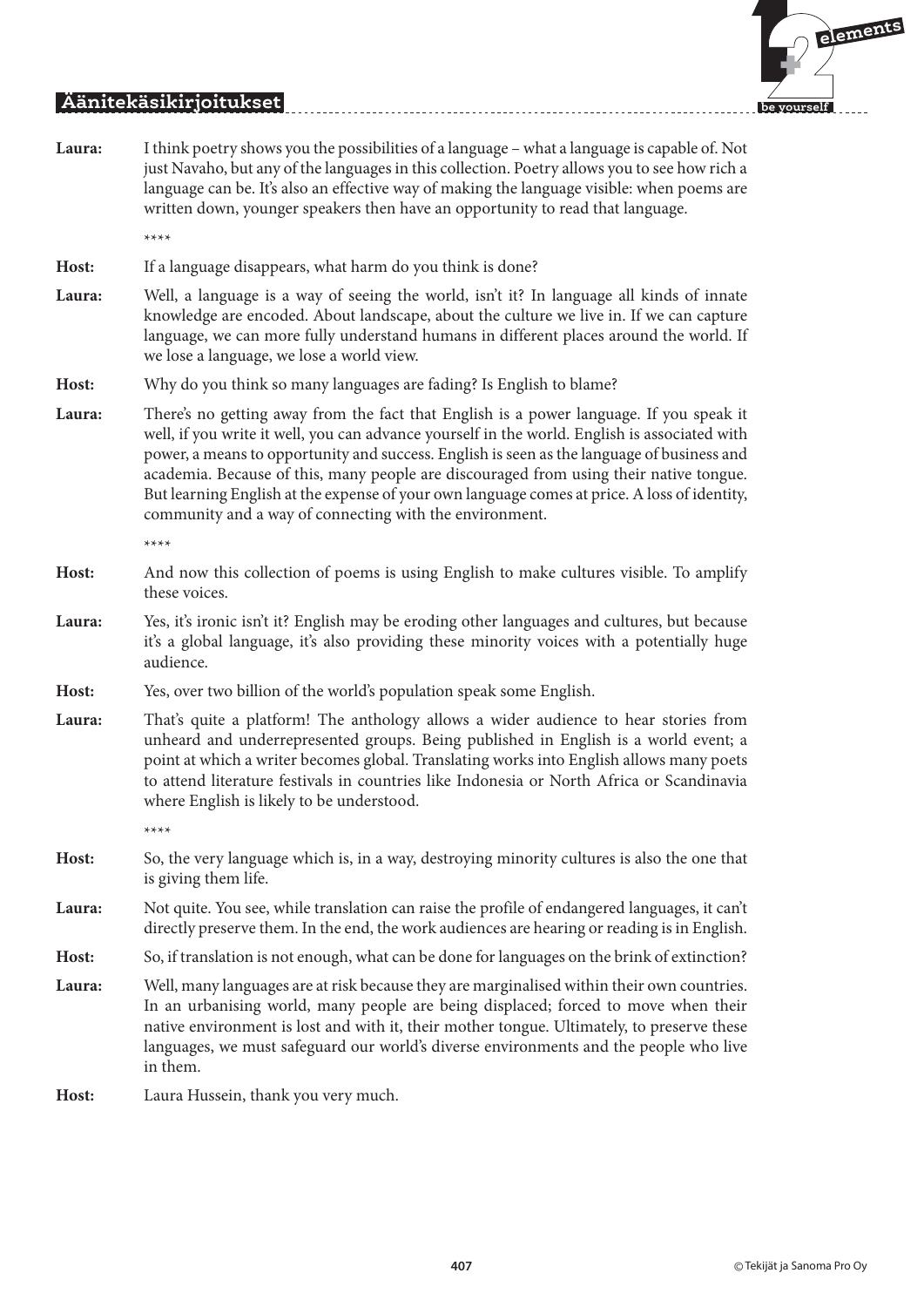

# **Podcast: What a wonderful word, episode 2**

## **What a wonderful word, episode 2: learn by heart**

- **NL:** Welcome to *What a wonderful word*, a podcast where we look at the surprising history of words and phrases. My name is Nathan Li and joining me is our word nerd Kelly Garcia.
- **KG:** Hi.
- **NL:** In each episode we take a look at an everyday word or phrase that has an interesting past. So, what are we looking at today?
- **KG:** Well, you know when we memorise something, a song for example, we say that we learn it by heart.
- **NL:** Ri…ight.
- **KG:** Well, why don't we say we learned the song by head? Or we learned it by brain?
- **NL:** I see what you mean. I've never really thought about it.
- **KG:** I mean you can't use your heart to learn things, can you? None of us can. It's our head that we use for thinking.
- **NL:** Not always.
- **KG:** How do you mean?
- **NL:** Well, people often say they go with their gut or they follow their gut when they trust their instincts. You hear it all the time in crime series. You know, Detective Hunt has a gut feeling that Dr Crawley is the killer.
- **KG:** That's different. You're talking about feelings, not thoughts. And we do that all the time. Someone who is sad is heartbroken. Or when we're really scared, we say our blood froze. And that's normal because emotions affect the whole body – our heartbeat, or the temperature of our hands and feet, or our mouth going dry.
- **NL:** Fair enough.
- **KG:** The point I'm making is that learning is not really about emotions.
- **NL:** It is if you hate chemistry.
- **KG:** No, it's not. That's just your feeling towards a subject you're studying. When you memorise a list of irregular verbs, you're clearly using your brain. And yet, we say we learn those verbs by heart. Can you guess why?
- **NL:** Because people love learning irregular verbs?
- **KG:** Do you?
- **NL:** No, I don't. Go on then. Why do we say learn by heart?
- **KG:** It's all because of the ancient Greeks.
- **NL:** You can't blame them! They didn't speak English.
- **KG:** It's true that they didn't speak English. But they did study the human body and they tried to work out what the various internal organs were for. And the Ancient Greeks thought the heart was the body part that was responsible for intelligence and memory.
- **NL:** Wait a minute! If the Greeks thought the heart was doing the thinking, what did they think the brain was for?
- **KG:** They thought the brain was just a cooling system. You know, to get rid of extra heat.
- **NL:** You're kidding!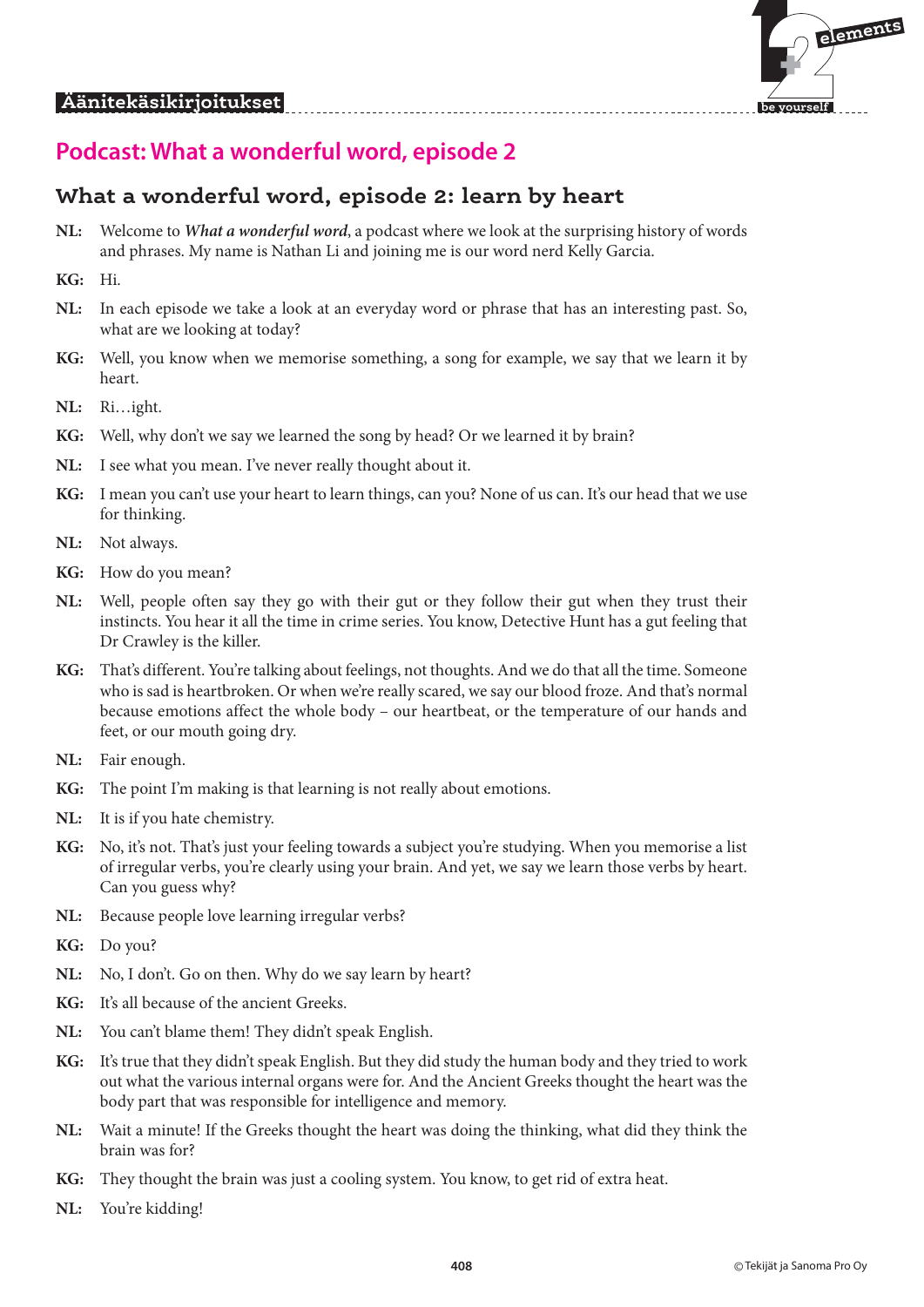

- **KG:** No, that really was what they believed. The brain handled cooling and the heart handled memory. So, that's where the phrase learn by heart comes from.
- **NL:** Because the Ancient Greeks made a mistake? Lucky we're not learning by liver, then.
- **KG:** I know.
- **NL:** Or learning by lung.
- **KG:** See, it could be a lot worse. Learning by heart is better than either of those.
- **NL:** Hang on. The Ancient Greeks lived thousands of years ago. How come we haven't updated the phrase? You know, to something like learn by head. Or learn by brain.
- **KG:** Languages are like that. Some words or phrases just stick. Even if they're factually wrong. Like the fact that turkeys don't come from Turkey. Or pineapples don't come from pine trees.
- **NL:** That's really confusing.
- **KG:** I know.
- **NL:** They're not logical.
- **KG:** True. If you're learning English, there's only one way to handle those kinds of words.
- **NL:** What's that?
- **KG:** You just have to learn them by heart.
- **NL:** I should've seen that coming! Thanks, Kelly, for telling us the history behind the phrase learn by heart. See you next time.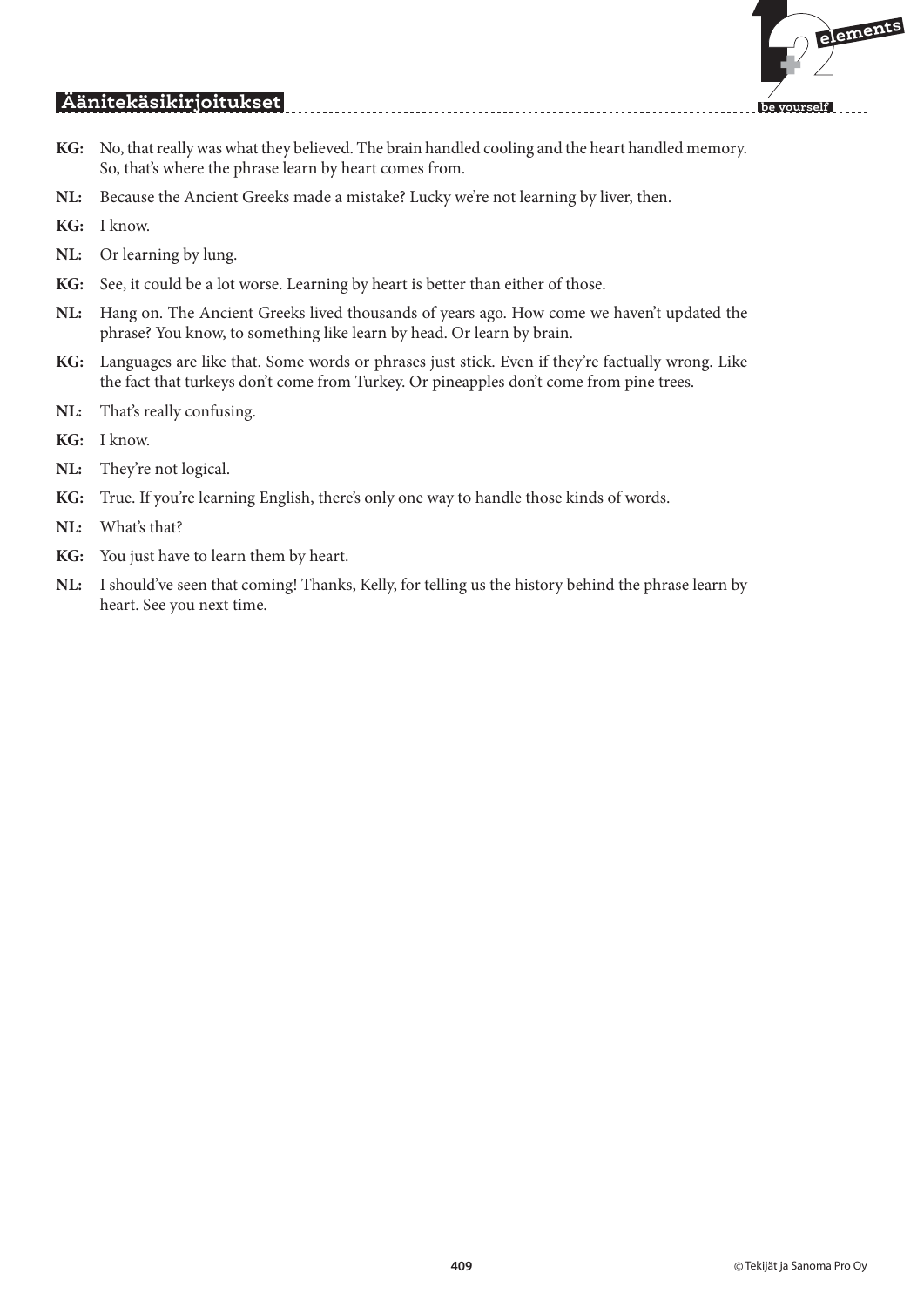

# **Theme 3**

# **Justin Chou (26), Internet entrepreneur, Berlin**

## **Justin Chou (26), Internet entrepreneur, Berlin**

I usually wake up at about 7, when my cat – Mrs Norris – jumps onto my stomach. I sometimes try to drift off again, but fail, because I know there's a pile of work to get through. So, I get up, feed the restless moggy and catch up on the news over breakfast.

The morning commute to work takes six seconds – way better than sitting in traffic for an hour which is what I did in my previous job. I start work at 8 and I use a standing desk because I'm not a morning person and this keeps me awake while I review my emails and comment on discussion boards.

At about 10am I start real-time video chats with the students who are taking my online courses. I have students from all over the world, but especially from Spain where I lived for a few years.

At 12 o'clock I will start to prepare a lecture for one of the colleges that I work for. I always look forward to face-to-face teaching as it gives me a change of scene, and it feels good to talk to people in real-life situations.

I usually stop for lunch and some Netflix at about 12.30. One episode of my favourite drama series is just the right length for a lunch hour.

After lunch I go swimming. The pool is usually empty at 2pm every day so I get to plough up and down the swimming lane in peace. There's something about the rhythm and repetition of the strokes that helps me unwind and clear my mind.

Then at 3.30pm I plop down on the couch with Mrs Norris and my laptop. It's time to catch up on new blog articles. In my line of work I have to stay informed and keep up to date. That's why I subscribe to loads of RSS feeds. I can see right away when my favourite bloggers have published new content.

At exactly 6pm I attend an evening class at a nearby college. Even though this is Berlin, there are quite a few classes in English – especially when it comes to specialised areas like website design. Most young Germans are pretty fluent since, like me, they spend a lot of time online.

On weekday evenings, usually at about 8pm, I stay in and finish up any tasks I didn't get done during the day. The night life in Berlin is amazing. Too amazing, really. That's why I steer clear of it during the week. It's all too easy to lose a night and half the next day.

By 10pm every evening I close the laptop and relax. I'm strict about this because I need to recharge my batteries ready for tomorrow. I also need to give Mrs Norris her evening work-out. If I play a few games with her before I turn in, she gets tired and is less likely to disturb my shut-eye.

# **Listening: Esport referee**

I first became interested in esports through playing the games. So I started playing video games when I was five years old, and then when I got older, I kept playing and finally in around 2010 a game called StarCraft II came out, and it started an esports revolution around the world. Esports suddenly became very popular everywhere, and I got involved. I kept playing, but I also got interested in refereeing, and that's when I got my first gig as a referee.

I wanted to become a referee because I've always been interested in organising different kinds of events, and I was a referee as a kid in Finnish baseball. So I had some experience, and also I wasn't that good of a player, I really liked playing, but I never could compete at the pro level. And this was my opportunity to get into the professional scene as well.

English language is super important when working as a referee. It's usually the language all players know, and most players, especially in StarCraft II, came from South Korea and their English language was limited. But I couldn't speak any Korean, so I had to be very good in speaking English. And most of the time you are working with people from two different nationalities, whose own skill in the English language isn't that good, so now you have to be an expert.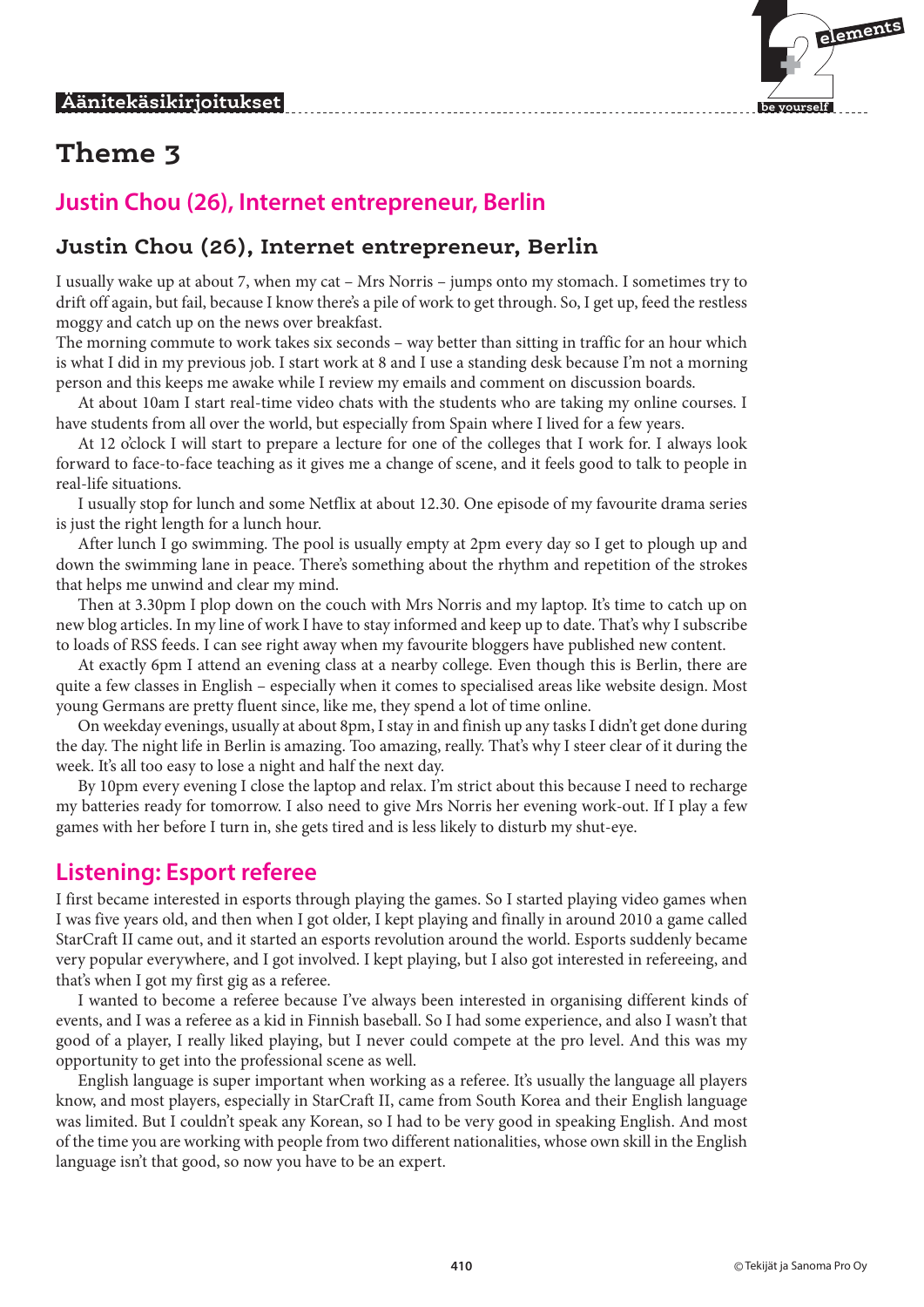

The biggest challenge in being an esports referee I would say is maintaining all the things you have to do. You have a lot of things going on at the same time and you have to be a great multi-tasker to get through them all. So for example, at Assembly, we worked over 12 hours a day. This meant starting with building the tournament site, then welcoming the players, then having the tournament run smoothly, meeting deadlines, so on and so on. So there was a lot to do and it was all very challenging to get together.

For me, the thanks given by the community has been the best. Also, I've found that the experience that I got doing the refereeing has helped me in other parts of my life. So in other areas of my life I've gained much from that.

## **Podcast: What a wonderful word, episode 3**

#### *What a wonderful word* **podcast, episode 3: o'clock**

**NL:** Welcome to *What a wonderful word*, a podcast where we look at the surprising history of words and phrases. My name is Nathan Li and joining me is our word nerd Kelly Garcia.

**KG:** Hi.

- **NL:** In each episode we take a look at an everyday word or phrase that has an interesting past. So what are we looking at today?
- **KG:** Well, you know when we give the time, we say it's… for example… four o'clock.
- **NL:** Yeah, OK.
- **KG:** Well, why don't we just say it's four? Why do we add the o'clock?
- **NL:** I don't know.
- **KG:** I'll give you a clue. O'clock is short for "of the clock".
- **NL:** I guessed that. But I still don't see why we need to say "It is four of the clock."
- **KG:** Ah, well, that's because a long time ago not many people had mechanical clocks. They had to get the time from the sun. They would look at a sundial and tell the time from the shadow the sun made on the sundial.
- **NL:** Not very handy if it's nighttime.
- **KG:** Not that handy in daytime, either. We think a day is 24 hours long. But it's not.
- **NL:** Really?
- **KG:** Really. Some days are longer, some days are shorter. It depends on the time of year. That's why a sundial can't give you the exact time.
- **NL:** But a clock can.
- **KG:** Exactly. So when you say the time is four of the clock, it's like saying this is an exact time. A time you can trust.
- NL: Better than saying, "It is four of the sundial."
- **KG:** That's right. In fact, even today, if you want to say that something worked well, you say, "It went like clockwork". Clocks have a good image! So that's why we say four o'clock.
- **NL:** Wait a minute. Maybe that makes sense in the old days. But what about now? Now we all know that the time comes from a clock, or from your phone. So why do we keep saying o'clock? We don't need it anymore.
- **KG:** True! But here's an interesting thing: technology changes a lot faster than language. So a new piece of technology comes along. It replaces an old piece of technology, but we still keep using the same old word.
- **NL:** Like?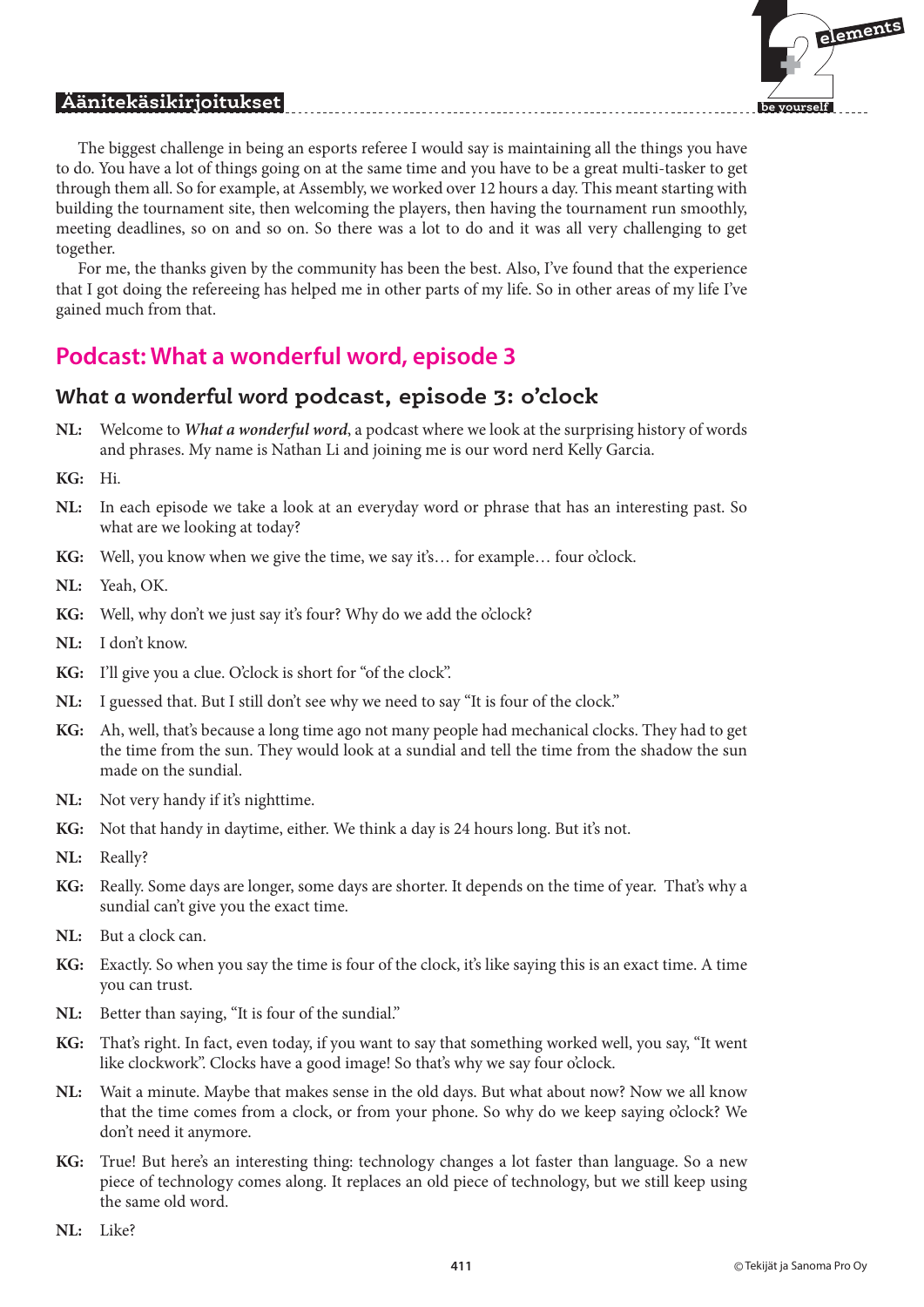# $\mathbf{F}$  **elements be yourself**

#### **Äänitekäsikirjoitukset**

- **KG:** OK, what do you call that noise your phone makes when someone is calling you?
- **NL:** You mean my ringtone?
- **KG:** There you go. You said ringtone. Bells ring. And in the good old days phones really had bells that rang. Do you have a bell on your phone?
- **NL:** No. I have the "Peppa Pig" theme tune.
- **KG:** Oh dear! Maybe a bell would be better. Anyway, my point is that o'clock is an old expression that we still keep using even though we don't need it anymore.
- **NL:** That's pretty cool. I get the time off my phone, so I'm going to tell everyone that it is four o'mobile!
- **KG:** Maybe you'll start a new trend!
- **NL:** Anyway, we're running out of time, so…
- **KG:** That's another of those old expressions.
- **NL:** What? How do you mean?
- **KG:** Running out of time. It comes from the old days when people measured time with sand. You know, sand running through a small hole in a glass. When there wasn't much sand left, people said they were running out of time. And they were. The sand was literally running out.
- **NL:** That's amazing! Thanks for telling us the history behind the phrase o'clock. See you next time.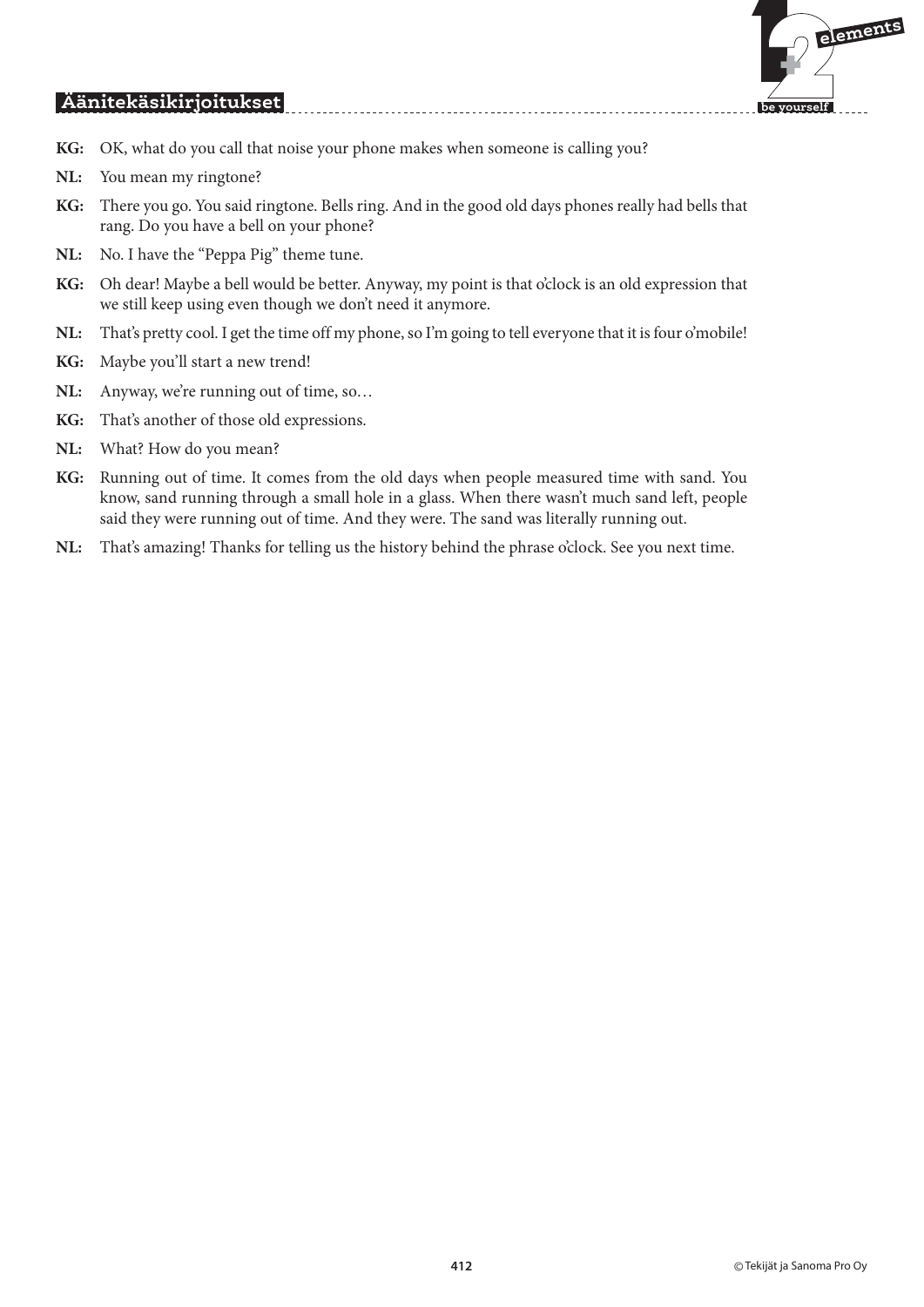

# **Theme 4**

## **E4.3**

**Customer 1** Do you have a thermometer here? I'm afraid I might have caught a cold. I went canoeing this morning and started to shiver afterwards. I just want to check if I have a temperature. I already have a runny nose.

\*\*\*\*

**Customer 2** What is the emergency number in Switzerland? I think my husband needs to see a doctor. We had dinner at an oyster restaurant nearby, and now he is feeling nauseous. I'm afraid it might be food poisoning.

\*\*\*\*

**Customer 3** Is it possible to book an appointment with a dietitian here? I'm on a special diet, and I'm afraid my intestines don't agree with the meals here. I also want to have my blood sugar level checked.

\*\*\*\*

**Customer 4** I believe I have pulled a muscle during my hike this morning. Is it possible to see a physiotherapist? I'd also like a neurological examination. I think the weakness in my leg muscles might be caused by a problem with my nervous system.

# **Podcast: What a wonderful word, episode 4**

## **What a wonderful word podcast, episode 4: influenza**

**Host:** Welcome to *What a wonderful word*, a podcast where we look at the surprising history of words and phrases. My name is Nathan Li and joining me is our word nerd Kelly Garcia.

**KG:** Hi.

- **NL:** In each episode we take a look at an everyday word or phrase that has an interesting past. So, what are we looking at today?
- **KG:** Today's word is a kind of illness.
- **NL:** Couldn't you have picked a happier subject?
- **KG:** I could, but if you're looking for something interesting, then this word definitely fits the bill.
- **NL:** Go on, then. What's the word?
- **KG:** Today's word is influenza. It's Italian originally. Influenza! Now here's a question: how did such an elegant word come to describe such a nasty illness?
- **NL:** OK, I'm guessing Influenza is a town in Italy, and loads of people who lived there got flu.
- **KG:** Nope.
- **NL:** Alright, in the good old days, people thought that flu came from Italy?
- **KG:** Still no. Look, I'll give you a clue. Think of another English word that sounds like influenza. \*\*\*\*
- **NL:** I got it: influencer. You know, social media influencer. Those annoying people with loads of followers. And sometimes their videos go viral. Viral! It sounds like there's a link there somewhere.
- KG: Except that they didn't have social media influencers in eighteenth century Italy. But you're right to see a connection. The word influenza is related to the word influence. However, that's got nothing to do with those people on Instagram.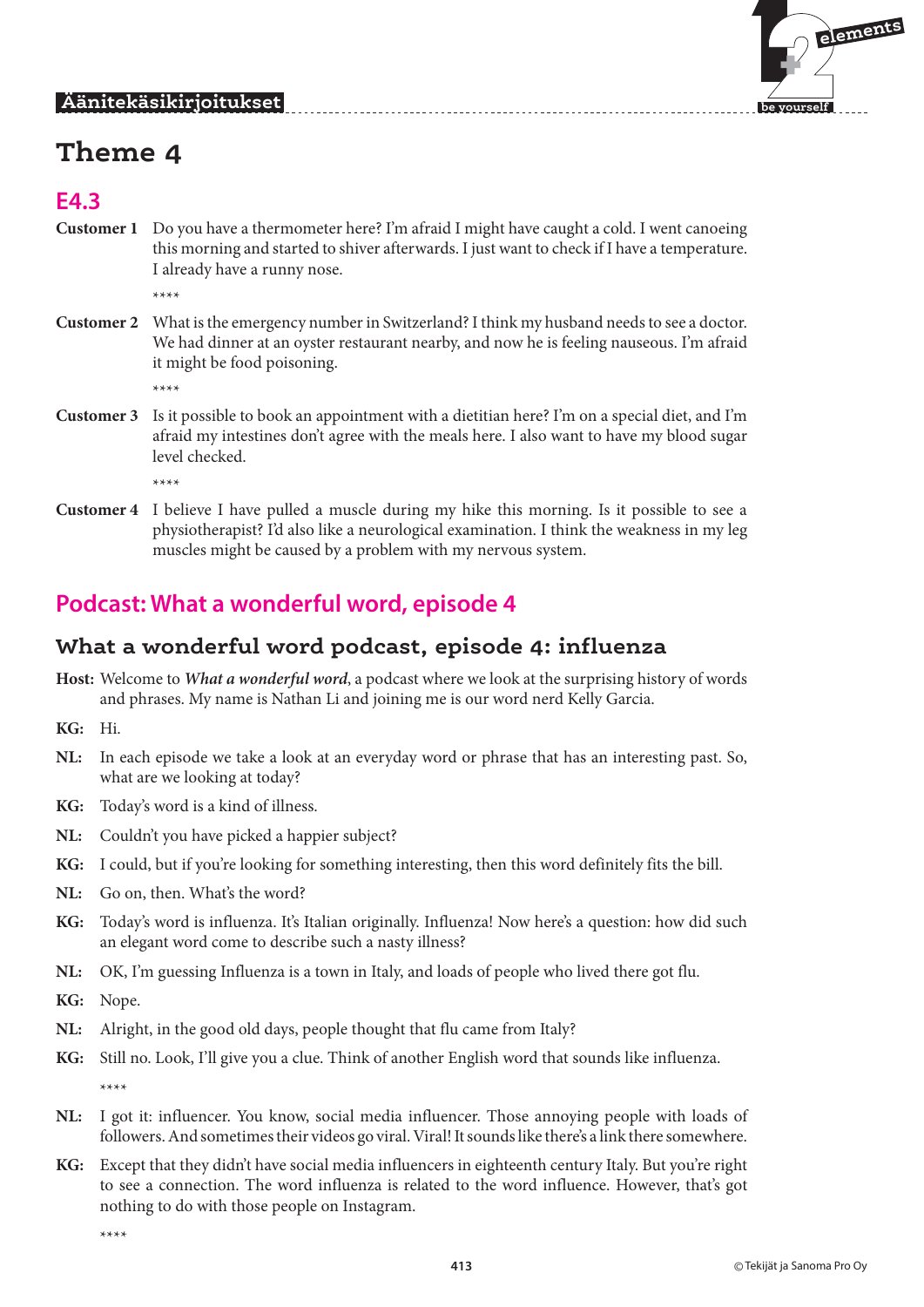

- **NL:** Not even if they make you sick?
- **KG:** No, this has got nothing to do with people at all. It's to do with stars and the planets.
- **NL:** That's ridiculous. You can't catch flu off a planet.
- **KG:** True, but back then, people believed your health was *influenced* by the movement of the planets. For example, if Mars is in the wrong place you might get allergies or a go down with a fever.
- **NL:** That doesn't make sense! I mean, what's a planet got to do with your health? \*\*\*\*
- **KG:** You have to remember that people didn't know much about illnesses in the good old days. Take malaria, for example. I mean, *you* know what causes malaria, don't you?
- **NL:** Mosquitoes, right?
- **KG:** Right. You know that because you're living in the 21st century. It's basic knowledge. But the Romans believed it was caused by bad air. That's where the word malaria comes from "mal" means bad. Like Malfoy in Harry Potter. The Romans thought the disease came from bad air. They didn't know it came from mosquitoes.
- **NL:** Ha! They thought the air sucked, and all the time it was the mosquitoes!
- **KG:** What I'm trying to say is that we know a lot more about diseases now. And what causes them. Especially after bacteria and viruses were discovered.

- **NL:** So, no more blaming diseases on stars and planets?
- **KG:** No, nowadays we know influenza is caused by a virus.
- **NL:** So why keep the word influenza? Why not call it fever bug? Or the sniffle virus?
- **KG:** Not a bad idea.
- **NL:** By the way, what's the difference between flu and influenza. I've always wondered.
- **KG:** Well, influenza is a medical term. It describes the infection that attacks your nose, your throat and your lungs. Flu is a much less precise word. We use it to describe influenza, but we also use it to describe other viral infections. For example, stomach flu. All that diarrhoea and vomiting has nothing to do with the influenza virus.
- **NL:** Not even if Mars is in the wrong place?
- **KG:** Not even then!
- **NL:** Fair enough. Thanks for coming in to talk about influenza. The disease may be annoying but the history is amazing!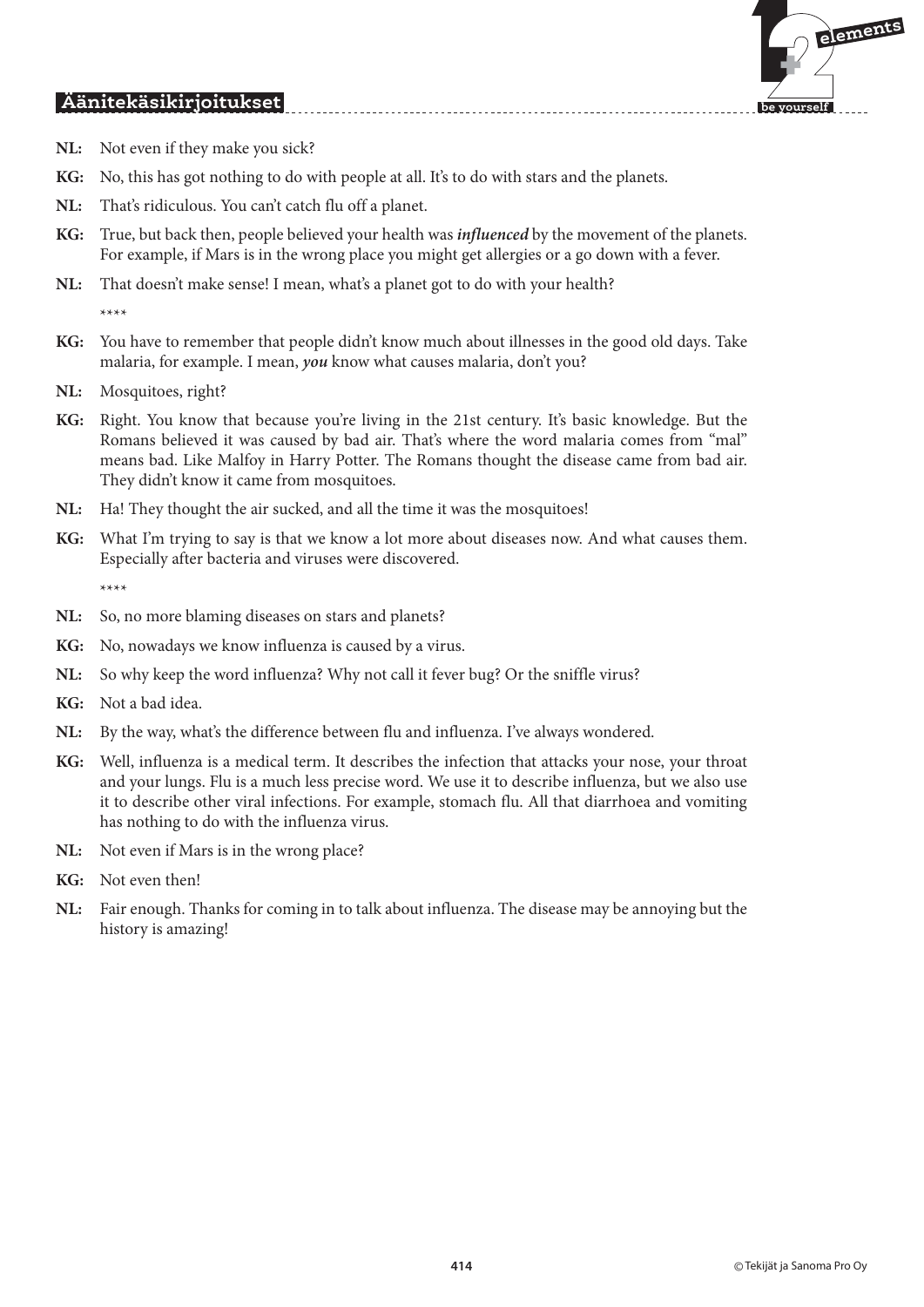

# **Theme 5**

# **Theme start 5**

## **Guess the food**

**1** This food takes its name from a German city. It consists of minced beef which is combined with garlic, onions, salt and pepper and then made into meat patties. Once fried, they are then placed inside a bread roll along with other ingredients such as onion, cheese and slices of pickle.

\*\*

 Although this food is massively popular in the USA, it is also served in fast food restaurants all over the world.

\*\*\*\*

**2** The key ingredient for this food is a vegetable that originally grew in South America. When it first came to Europe in the sixteenth century many Europeans wouldn't eat it because they thought it was poisonous. A hundred years later, people in Belgium started to slice up this vegetable and cook it in oil.

\*\*

Ironically, the food is not named after the Belgians but the French.

\*\*\*\*

**3** This food was invented in the city of Naples, Italy. Being a busy seaport, the streets were crowded with working people who needed a cheap food that could be quickly eaten outdoors without bowls or cutlery. The answer? Street vendors served flatbreads with various delicious toppings.

\*\*

 Nowadays, you can go to a supermarket and buy this meal ready-made and frozen. All you need to do is pop it into your microwave or oven. Or you can order it online from various restaurants and have it delivered to your doorstep.

\*\*\*\*

**4** This dish was created in 1943 in a small Mexican town. A group of American women were driving through the town and stopped off for dinner, only to find that the restaurants were closed. A local chef took pity on them and decided to cook something from whatever was left in the kitchen: cheddar cheese, jalapeños and tortilla chips.

\*\*

The chef's name was Ignacio and this dish is named after him. To be exact, it's named after his nickname, which is a short form of Ignacio.

\*\*\*\*

**5** This dish was also invented in a Mexican restaurant. Most people are surprised by this because the food doesn't have a Mexican-sounding name. The ingredients are romaine lettuce, garlic, croutons, Parmesan cheese, boiled eggs, anchovies, olive oil and Worcestershire sauce. It was originally called Aviator Salad.

\*\*

The restaurant where the salad was created was named after a famous Roman emperor.

\*\*\*\*

**6** This food was sold by on the streets of Medieval Europe. It was made by taking a mix of flour and water and pressing it between two round iron plates. Later these plates became rectangular in shape and were given a grid pattern. To improve the flavour, eggs and sugar were added to the mix.

\*\*

This is a popular breakfast food in America where they are often eaten with maple syrup.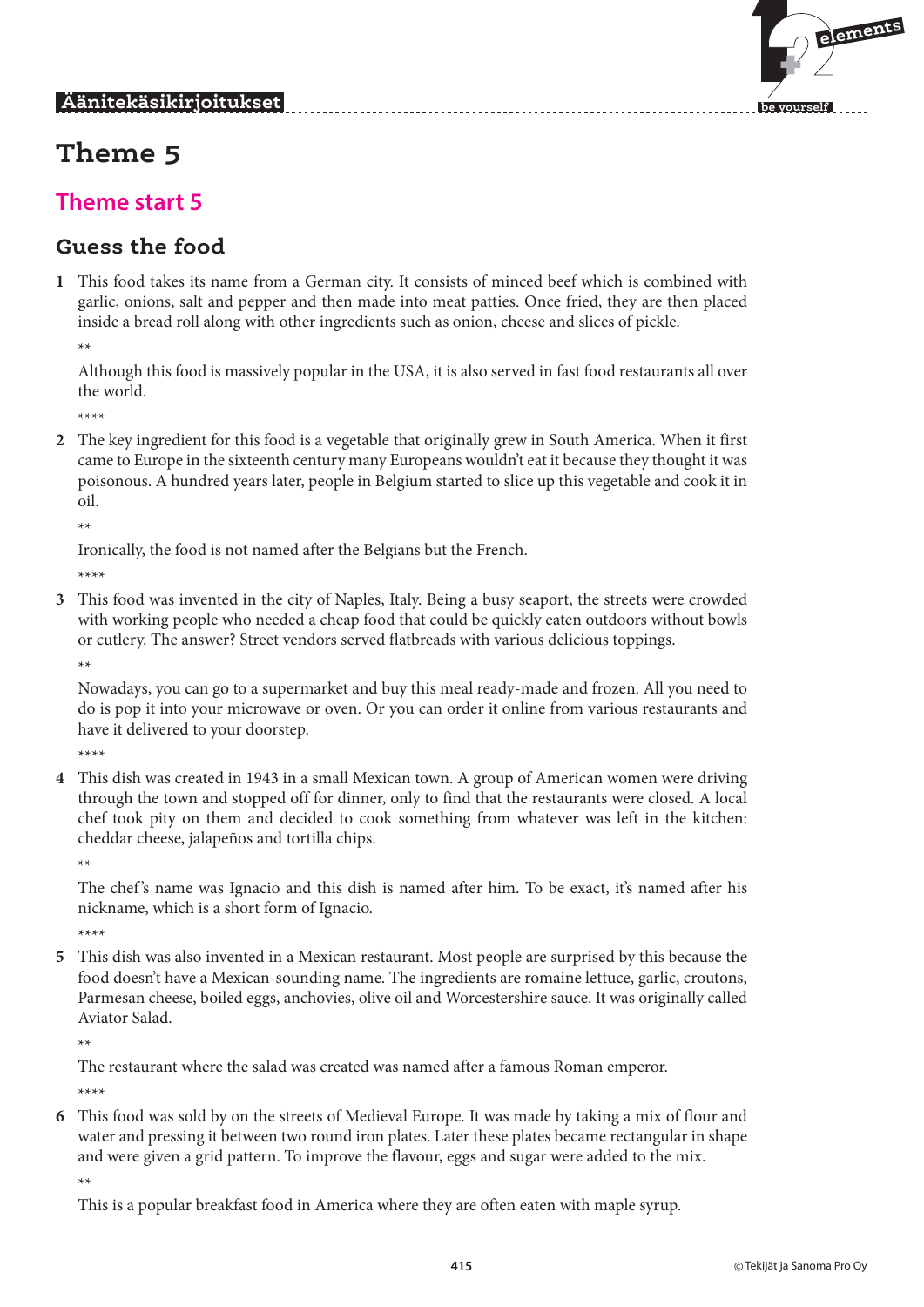

# **E5.1**

## **Situation 1: At the railway station**

| Traveller: | Excuse me, is this the right platform for the 16.02 to Leeds?                                                                           |
|------------|-----------------------------------------------------------------------------------------------------------------------------------------|
|            | British Rail staff member: Yes, it is. Unfortunately, that service has been cancelled due to technical<br>difficulties with the engine. |

### **Situation 2: Hotel breakfast**

| Traveller: | Hi, a glass of fresh apple juice please.          |
|------------|---------------------------------------------------|
| Chef:      | Are you aware it's not part of the all-inclusive? |
| Traveller: | Oh, it's not part of the regular buffet?          |
| Chef:      | I'm afraid not. It costs extra.                   |

#### **Situation 3: Airport**

| Airline staff: | I'm sorry, the plane is really full, we'll have to stow your carry-on baggage<br>in the hold. |
|----------------|-----------------------------------------------------------------------------------------------|
| Traveller:     | But my laptop's in here. I'll need it on the plane.                                           |
| Airline staff: | OK, if you need it, you can take it on separately.                                            |

### **Situation 4: Holiday excursion**

| Guide:      | You're taking the day-trip to the desert?                                                            |
|-------------|------------------------------------------------------------------------------------------------------|
| Traveller:: | That's right. Both of us are going.                                                                  |
| Guide:      | There's been a change in our itinerary. The pick-up back to the hotel will<br>be at fifteen hundred. |

## **Situation 5: Hotel reception**

| Receptionist: | So, you're in room number 305.                                 |
|---------------|----------------------------------------------------------------|
| traveller:    | Thanks. Is there somewhere I can store my laptop and passport? |
| Receptionist: | Sure, you'll find a safe in your room. It's free of charge.    |

## **Listening: Two views on on air travel**

## **To fly or not to fly?**

Although increasing numbers of people are taking to the air, flying raises environmental concerns. The spread of the Swedish concept of "flygskam" or "flight shame" shows a growing awareness of the environmental costs incurred by air travel, but will that deter us from flying?

\*\*\*\*

Lucas Watts, a technical designer (24) and Helen Bailey, a trainee nurse (22) share their views on the subject.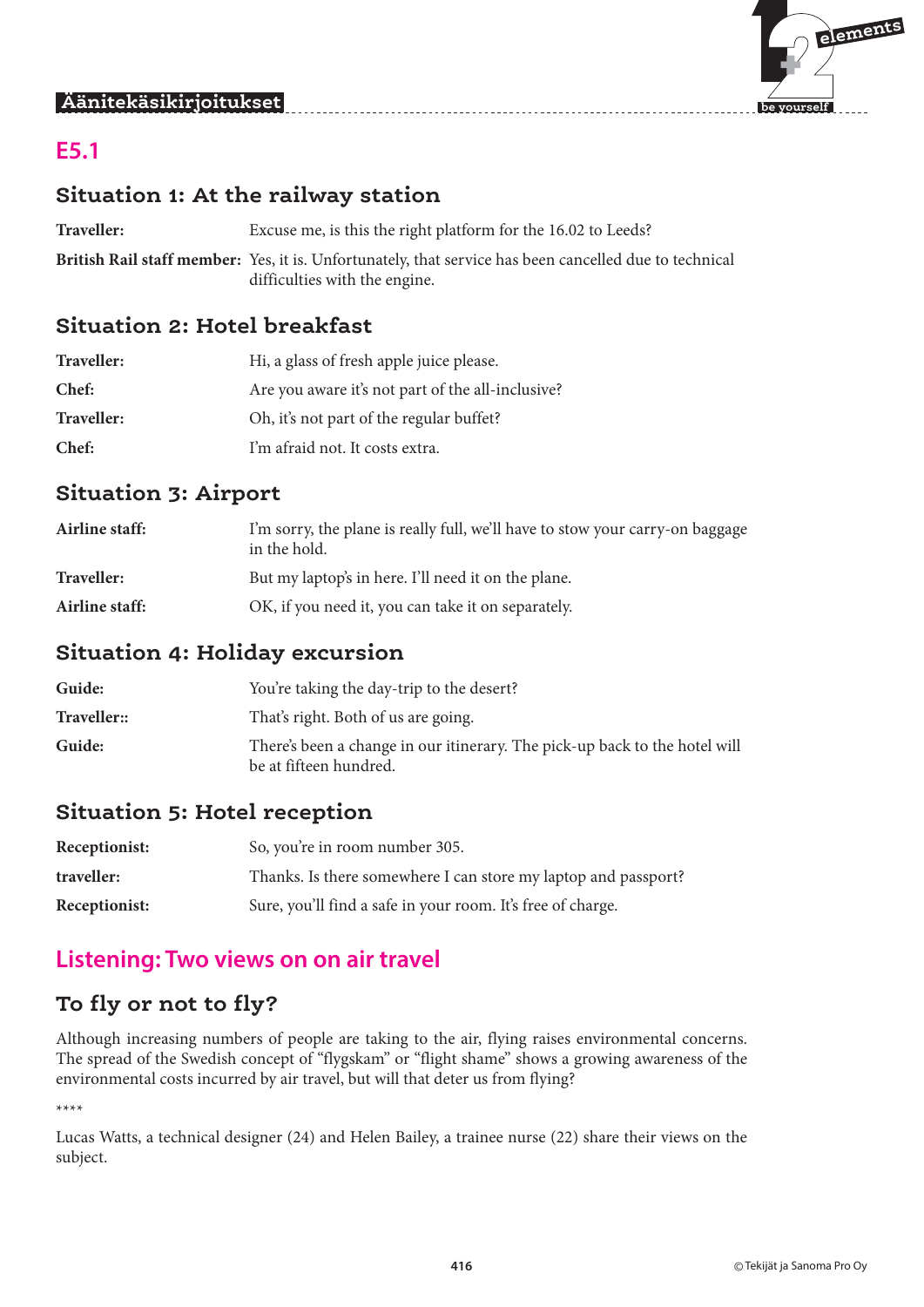

### **Lucas Watts: "If we care about the environment, we need to fly less."**

It's the hypocrisy I hate. People boast about going veggie, or separating their waste, or buying a hybrid car, and then those same people hop on a plane and fly somewhere exotic for a holiday.

\*\*\*\*

Flying is by far the most polluting way to travel. The CO2 emissions from one long-haul flight are much more than you'll save from a year's worth of eating veg, recycling or whizzing about in a hybrid car. No other human activity releases so much carbon dioxide over such a short period of time. If you want to heat up the planet, then flying is the fastest way to do it.

And let's not pretend we're going to offset all those carbon emissions by planting trees. One tree takes 40 years to absorb 1 ton of carbon dioxide. And last year, the aviation industry dumped one billion tons of carbon into the atmosphere. That's a lot of trees we need to plant. And how do we guarantee that they'll still be around in 40 years' time?

\*\*\*\*

The hard truth is this: if we care about the environment, we need to fly less. If we can make the same trip by train or boat, then let's do it – even if it takes an extra day or two. If we can talk to someone via a video call rather than flying to meet them face-to-face, let's do that, too.

As for foreign vacations, let's holiday closer to home. Not only will we be protecting our planet, but the money we spend will benefit the national economy and enrich our communities. It's a win-win strategy.

We're in the middle of a climate crisis, so let's do our bit to avert global warming. The biggest contribution most of us can make is to fly less or not at all.

\*\*\*\*

# **Helen Bailey: "We can't un-invent the airplane."**

It's easy to say, "Stay home and save the planet!" But what if home is a cold, wet country? Being able to jet out of the winter gloom for a week in the sun is a blessed relief. And please don't tell me to take a bus. Twelve hours by bus will take me to from rainy London to rainy Amsterdam. Twelve hours by plane will take me to Thailand!

It's not just about me. Aviation supercharges our economy and drives prosperity. Think of the millions of foreign tourists who touch down in the UK every year and the jobs they create in the places they visit. Then, think of the opportunities tourism generates in poorer parts of the world like India and the Caribbean. Everybody benefits.

\*\*\*\*

Tourism can benefit the environment as well as people. In parts of Africa and South America, naturebased tourism provides local people with an incentive to preserve their wildlife and natural landscapes. Tourism and conservation go hand in hand. The large sums people spend on a safari adventure or a bucket-list trek into the rainforest protect those places. Take away this economic lifeline and what happens to endangered species or precious ecosystems? Save the rhino? I doubt it. Stop farmers and loggers clear-cutting the rainforest? Good luck with that.

\*\*\*\*

I know that the act of flying is not great for the environment, but we can't un-invent the airplane. We can't just put it back in the box and pretend it doesn't exist. The best way forward is not to ban flying; it's to find ways of making flying more sustainable. What role can biofuels play in aviation? Should we follow Norway's lead and commit to using electric aircraft for short-haul flights?

Finally, let's remember that flying makes it easy for all of us to encounter other cultures and to learn from them. At a time when many countries are becoming more nationalist and suspicious of outsiders, we should celebrate a mode of transport that helps different cultures connect with one another. By shrinking distances, air travel beings us closer together.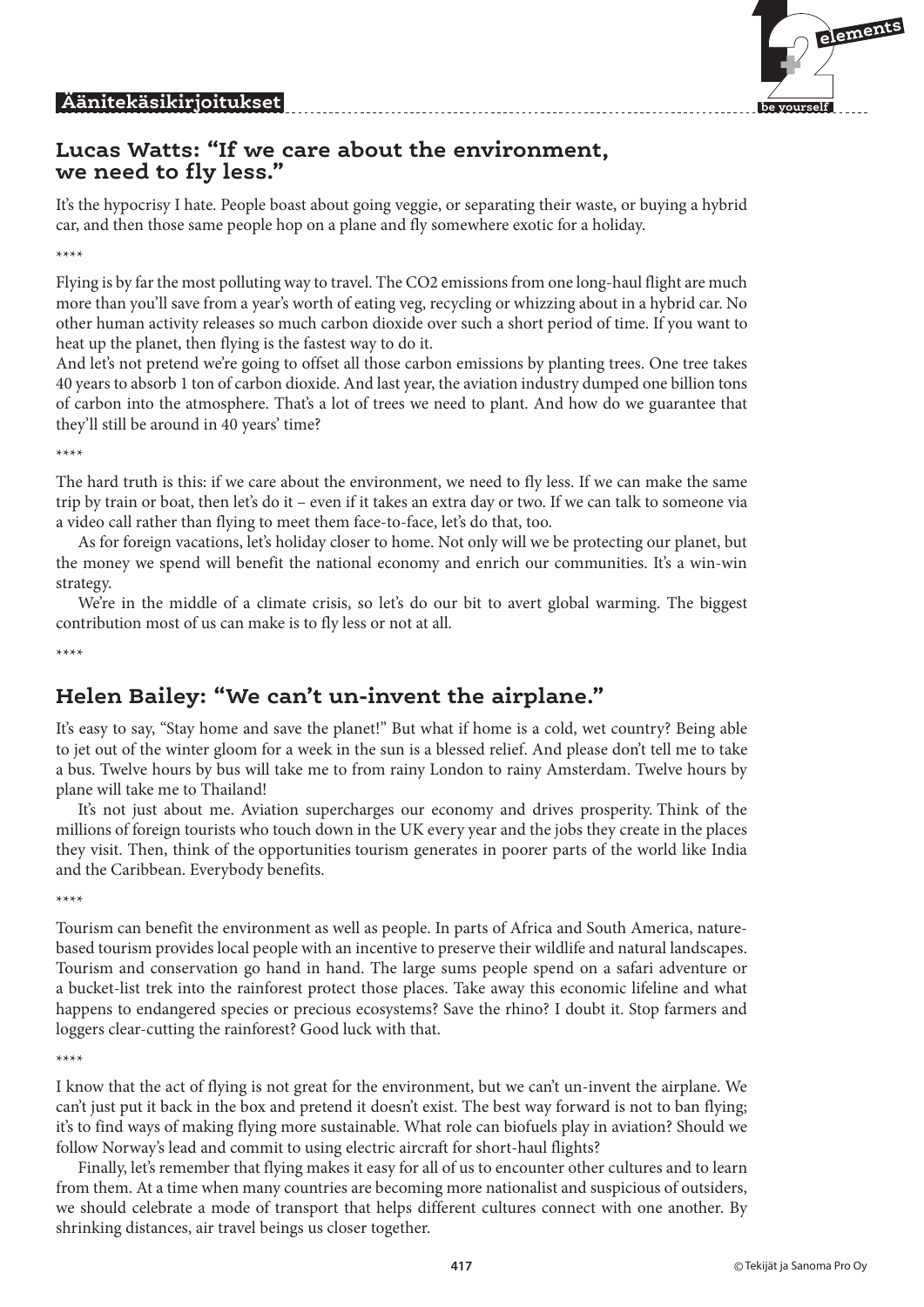



# **Podcast: What a wonderful word, episode 5**

## **What a wonderful word podcast. episode 5: pineapple**

- **NL:** Welcome to *What a wonderful word*, a podcast where we look at the surprising history of words and phrases. My name is Nathan Li and joining me is our word nerd Kelly Garcia.
- KG: Hi.
- **NL:** In each episode we take a look at an everyday word or phrase that has an interesting past. So, what are we looking at today?
- **KG:** Today we're looking at fruit.
- **NL:** Sounds like a tasty topic. Any particular type of fruit?
- **KG:** Yep, this fruit something we associate with a tropical paradise. You can put it in your smoothie for that tropical tang. You put it on your pizza and then it becomes a Hawaiian pizza.
- NL: You're talking about pineapples?

\*\*\*\*

- **KG:** Yes, today's word is pineapple. Have you ever thought what a bad name that is?
- **NL:** Pineapple. What's wrong with it?
- **KG:** Does it come from a pine tree?
- **NL:** Um, no.
- **KG:** Is it an apple?
- **NL:** Not really, no.
- **KG:** Then why call it a pineapple?
- **NL:** I see what you mean. Yes, that's not a good name. Not a good name at all. \*\*\*\*
- **KG:** Exactly. That's why nobody else in Europe calls a pineapple a pineapple.
- **NL:** Really? What *do* they call it, then?
- **KG:** Ananas. In German, French, Dutch, Greek, Swedish, Turkish even in Latin and Esperanto the pineapple is called an ananas. The word comes from South America and it means exotic fruit.
- **NL:** That sounds like a much better name. So how did we English end up calling them pineapples? Couldn't we have called them fine-apples, or something?
- **KG:** Fine-apple? That's got a ring to it! Pity nobody suggested that.

- **NL:** So why pineapple?
- **KG:** Well, to be fair, a pineapple does look a bit like a massive pinecone, doesn't it? Brown, and covered in scales.
- **NL:** Mmm, sort of, I guess.
- **KG:** And the word apple used to mean fruit in general, not just apples. So, there you have it: pineapple – a fruit that looks like a pinecone
- **NL:** Still not a great name. I mean, pinecones are not something you'd ever want to eat.
- **KG:** Well, maybe you can change things. Next time you order a pizza, don't ask for pineapple on top. Ask for ananas.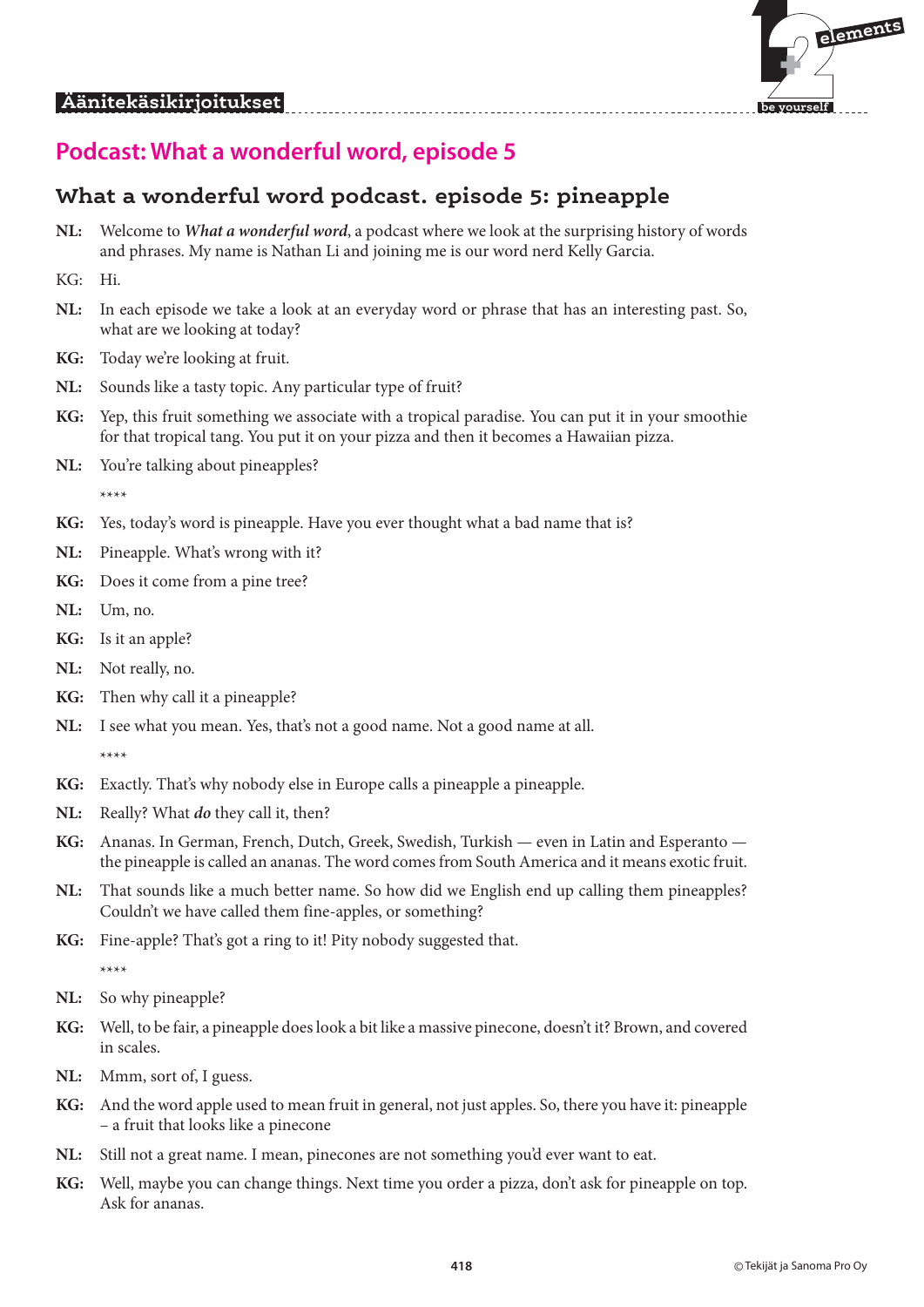

**NL:** Yes, and if it's a real Italian place, they'll know exactly what I mean.

\*\*\*\*

- **KG:** They will. By the way, did you know that, back in the 1700s, pineapples were so expensive that only rich people could afford them. Rich people in Britain used pineapples to show everyone how wealthy they were.
- **NL:** How did they do that?
- **KG:** Really rich people would put a pineapple in the centre of their dinner table to impress their guests. But, if you didn't have that kind of money, you could rent a pineapple for an evening. \*\*\*\*
- **NL:** What's the point of renting a pineapple? I mean, if you can't eat it?
- **KG:** No, you definitely couldn't eat a rented pineapple! But you could take it to parties and show it off to your friends. People would be really impressed!
- **NL:** If pineapples were so amazing, you'd think they'd invent a better name for them. \*\*\*\*
- **KG:** Oh, don't worry, it's not the only fruit that's badly named.
- NL: What? You mean there're more?
- **KG:** Loads more. Take grapefruit, for example. Does it look like a grape? Or taste like a grape? It's not even the same colour as a grape. And don't get me started on strawberries! Why would you call that lovely, juicy red berry a straw… berry? It's not very tempting is it?
- **NL:** I see what you mean. On the other hand, strawberries and grapefruit and pineapples… they all taste delicious no matter what you call them.
- **KG:** Yes, we can agree on that.
- **NL:** So, thanks once again for coming in. I'd never thought about the names of fruit before. Too busy eating them, I guess!

## **Video: Welcome to my world, Mexico**

Welcome to my world. Welcome to Mexico, my country. This is the place where I live. Today you will get to know my culture and some of the gastronomy. Follow me.

You must know that Mexico is not only famous for having lots of culture, but also for having one of the most incredible cuisines in the entire world. Today we are going to prepare 'mole poblano', which is one of the most typical Mexican dishes.

For this recipe we use tortillas, chicken, chocolate, almonds, cinnamon, dried chillies, some onion and some cream. And just like this dish, we have many other dishes that are made with ancient and colonial ingredients.

I was really lucky being born in a country just like Mexico. Fortunately Mexico has given me a variety of dishes I can cook, that's something great.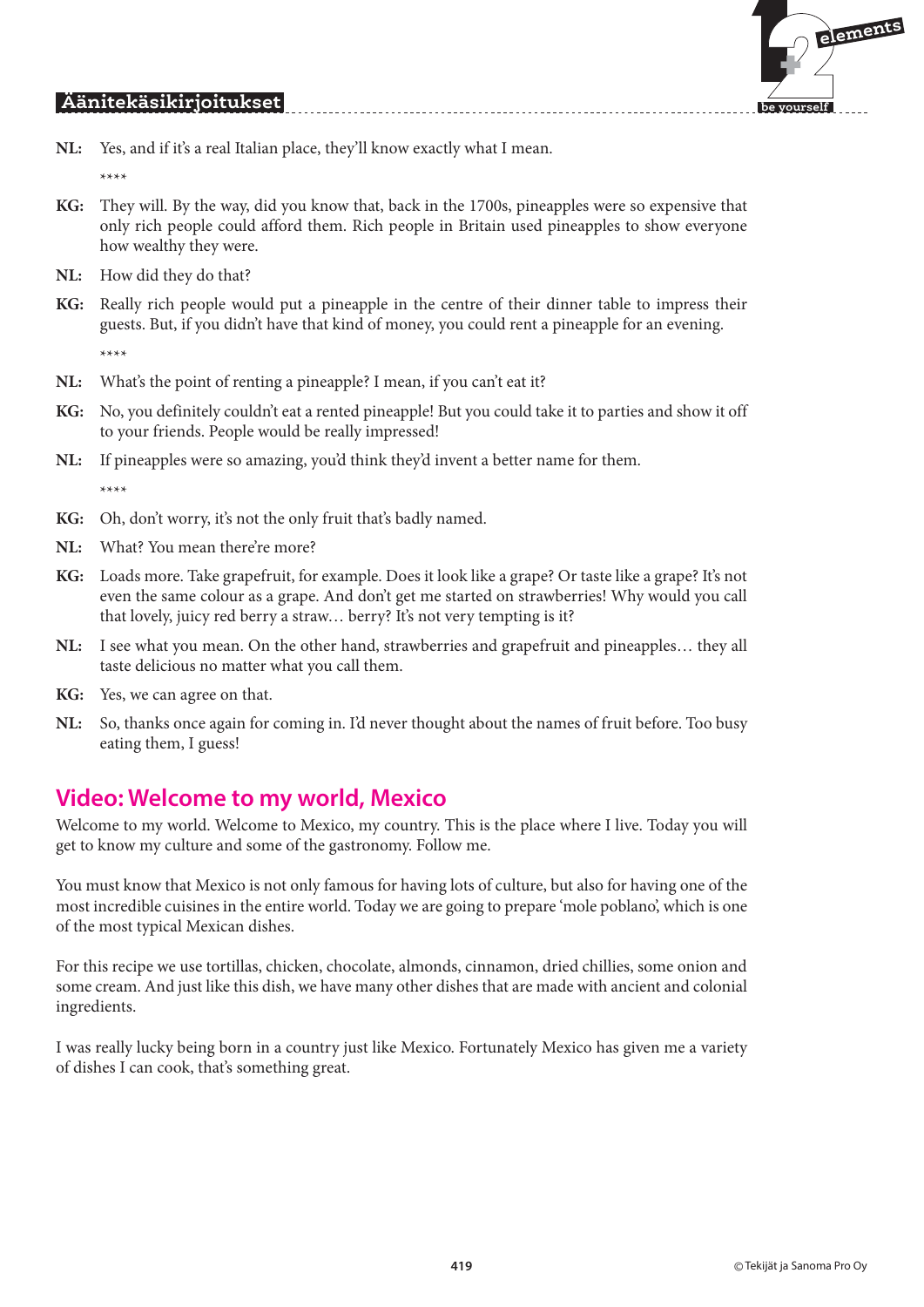# **Theme 6**

## **Warm up 6**

## **Task 1**

Sit comfortably in your chair. Place your feet firmly on the floor. Feel how your lower back becomes straight, and your shoulders are relaxed. Your head is a natural extension of your spine. Your arms should be comfortably by your sides. Close your eyes.

Breathe calmly in and out. Pay attention to your own breathing, and notice how your lungs are filling with air, and then how the air is flowing out easily. Be aware of only this. Be present in this moment, aware of your own breathing and the rhythm of your breathing.

Next pay attention to how your body is feeling. You can still feel your soles against the floor. Feel how the backs of your thighs are touching the chair. Notice how your legs feel. Pay attention only to how your legs feel.

a short pause to give time for these feelings.

Now pay attention to your back, stomach and shoulders. You may feel either tension and stiffness in your muscles and joints, or they may feel relaxed and at ease, light or heavy. Be aware of how your body is feeling at this moment.

\*\*\*\*

Then pay attention to your thoughts. Pay attention to what kinds of thoughts you are having at this moment.

\*\*\*\*

Next pay attention to your feelings. Notice the feelings that you are having at this moment. You may feel excitement, nervousness or something else. It is important to take your feelings as they are, and accept them gently, without trying to change them. Simply notice them and accept all your thoughts and feelings as they are.

\*\*\*\*

Then pay attention to your own breathing again. Feel how your lungs are filling with air and then how the air is flowing out easily. Feel the rhythm of your breathing. Feel your soles against the floor. You can see the room and you in the room in your mind's eye.

When you are ready, you can open your eyes.

# **Listening: Is trying to be happy making us sad?**

## **Why trying to be happy is bad for us**

- **GM:** Welcome to the *Life hack* podcast. My name is Greg McKay and in this episode we're taking a look at a controversial question: is trying to be happy making us sad? Here, to shed light on the dark side of happiness, is psychologist and couples' therapist Tina Miller.
- **TM:** Hi, Greg.
- **GM:** Hi. Tina, you've said in your talks that our society puts too much emphasis on happiness. What's wrong with being happy?
- **TM:** There's nothing wrong with being happy. Let me clear that up right away. I'm not anti-happiness. I'm not a killjoy. But I take issue with the constant pressure there is to be happy, to only show positive emotions. Smile! Cheer up! Look on the bright side! That kind of social pressure is not good for us. The more we ignore negative emotions and try to focus on the positive, the worse we feel.

\*\*\*\*

**GM:** Is that what's meant by the phrase "toxic positivity"?

 $\mathbf{F}$ 

 **be yourself**

 **elements**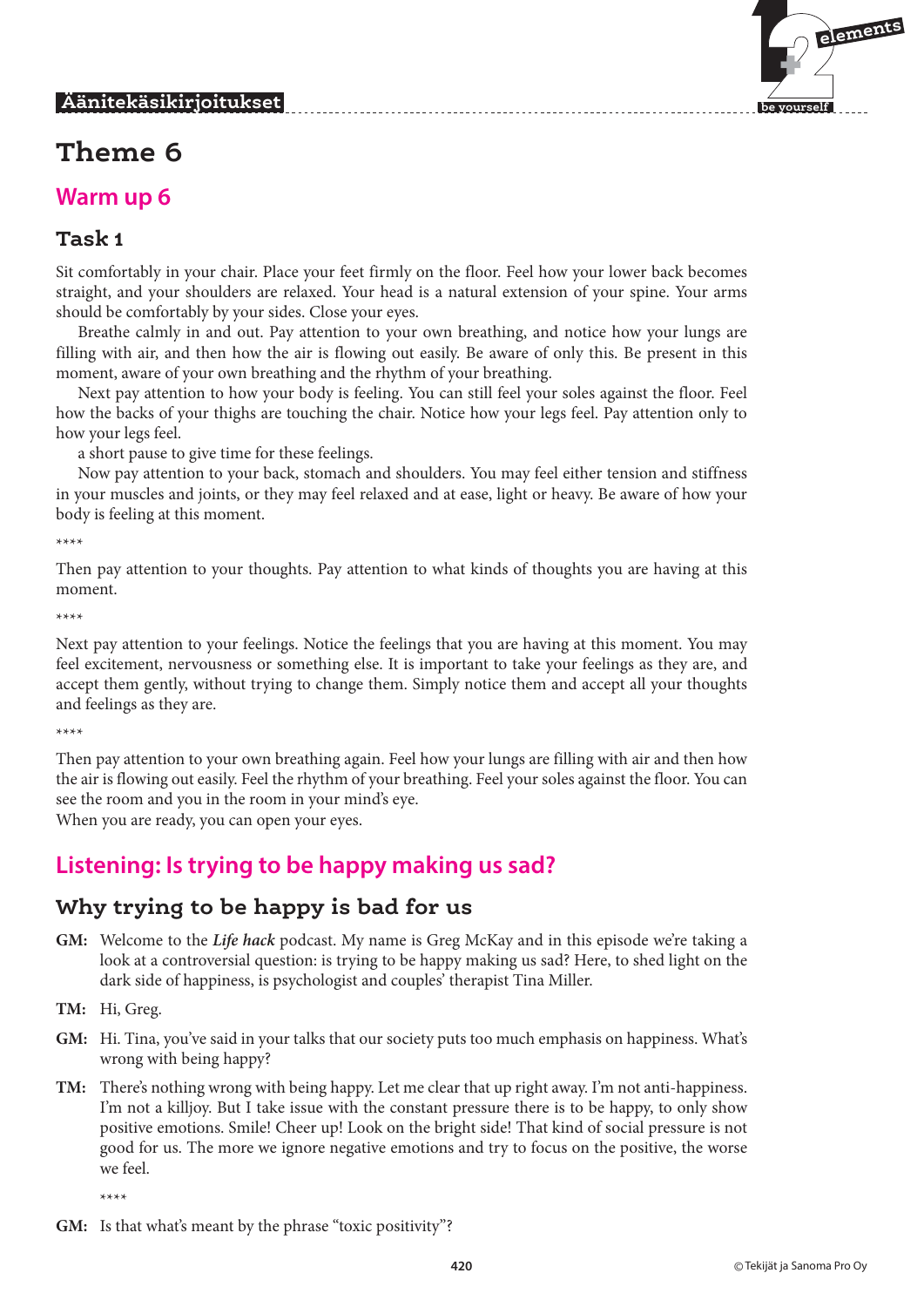# $\mathbf{F}$  **elements be yourself**

#### **Äänitekäsikirjoitukset**

**TM:** It is. And there's a reason positivity can be toxic. Pressure to be positive makes you feel bad when your life doesn't match up to the seemingly happy-happy lives of everyone else. You feel like you're failing. Nobody wants to be a Debbie Downer or a Gloomy Gus. So, a lot of people to sweep their negative emotions under the rug.

\*\*\*\*

- **GM:** What's wrong with that?
- **TM:** Well, shutting out feelings doesn't make them go away. They're still there, lurking in the background. Then, when those feelings do express themselves, it's often in unhealthy ways. We may become aggressive, for example, or get addicted to things that give us short-term highs – junk food, online gambling, alcohol. Bottling up emotions is never good for us.
- **GM:** Maybe not, but it's understandable, isn't it? Especially when we're talking about sadness. I mean, feeling sad can be painful.
- **TM:** True. Sadness can be painful. And scary too. That's why so many of us try to escape it. We distract ourselves with work, with exercise, with social media, with video games. Whatever it takes to avoid feeling sad.

\*\*\*\*

- GM: And you're saying we shouldn't?
- **TM:** I'm saying that when we feel sad, we need to accept it. We need to understand that feeling sad is OK. You know the saying: "Into every life a little rain must fall". Bad things are going to happen to you over the course of your life. Sadness is a natural response to that. We need to stop seeing sadness as something to avoid and see it for what it is: a gift.
- **GM:** I think that's a gift most people would rather not receive.
- **TM:** True, but that doesn't mean it's not valuable.
- **GM:** Valuable? How can sadness be valuable?
- **TM:** It's valuable because our sadness has something important to say to us. It can tell us that we're lonely, or that we need comfort, or support, or space to mourn. We need to listen to that, not block it out.

\*\*\*\*

- **GM:** But isn't dwelling on something that makes us sad, only going to make us even more miserable?
- **TM:** Not as miserable as downplaying that sadness. Putting pressure on yourself to feel upbeat when you're actually feeling dejected takes a psychological toll. Feeling bad about feeling bad can actually make you feel worse.
- **GM:** What would you say to people who are nervous about facing their sadness?
- **TM:** I'd say first, that sadness is temporary. It'll pass, so don't be scared of it. And second, you don't have to face it alone. You can talk to a trusted friend, for example. And don't feel you need to find solutions. Just talk about how you feel. Is it regret, shame, hurt, fear, powerlessness, humiliation? Labelling your emotions is a really good starting point. And working through them is part of being a healthy human being.

- **GM:** You're saying handling our sadness is good for us.
- **TM:** I am. The way to deal with a negative feeling is not to push it away, but to embrace it. Fighting those negative emotions when they're appropriate—telling yourself you shouldn't be sad when something sad has happened —is guaranteed to harm your sense of wellbeing.
- **GM:** So, we should show sadness some respect?
- **TM:** Yes. Sadness deserves the same weight and respect that we give happiness.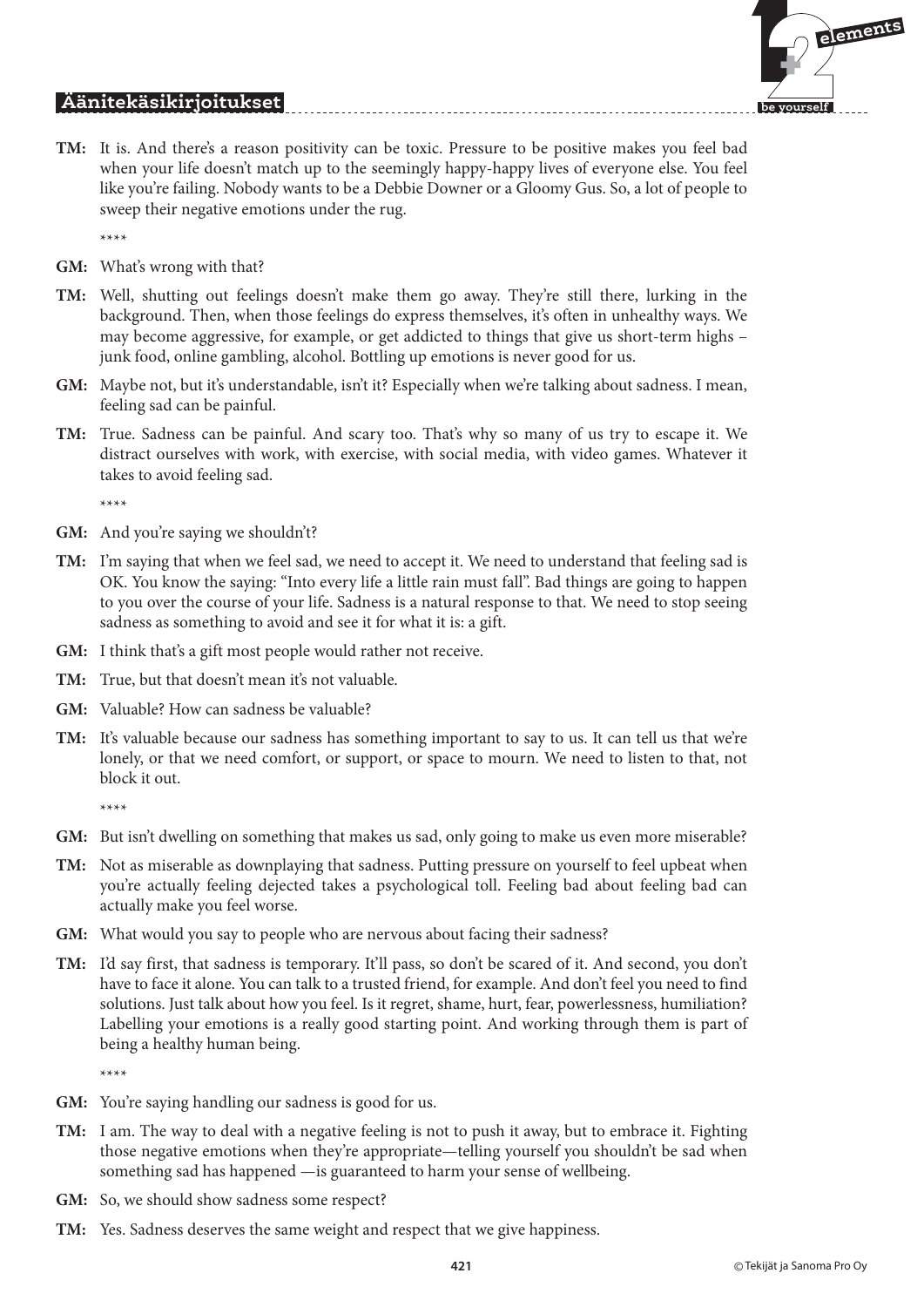

- GM: But you're an American. The Declaration of Independence is about the pursuit of happiness. There's nothing about sadness in that document.
- **TM:** Maybe there should be. And for the record, I think the pursuit of happiness is a bad idea.
- **GM:** I'm guessing a lot of your countrymen would disagree with you.

\*\*\*\*

- **TM:** Maybe, but I think there's a problem with the idea of chasing happiness. That isn't how you achieve happiness. Instead of asking, How can I be happy? we'd be better off asking, What do I really care about? Or, What do I want to achieve in life? Or, What kind of person do I want to be? Happiness isn't a goal, it's a signal that we're living life well. It's a by-product of living in accordance with what we care about.
- **GM:** Well, on that happy note, I'd like to say a big thank you for sharing your insights with us.
- **TM:** Happy to be here! And I mean that honestly!

# **Podcast: What a wonderful word, episode 6**

#### **What a wonderful word podcast, episode 6: keep your hair on**

- **NL:** Welcome to *What a wonderful word*, a podcast where we look at the surprising history of words and phrases. My name is Nathan Li and joining me is our word nerd Kelly Garcia.
- **KG:** Hi.
- **NL:** In each episode we take a look at an everyday word or phrase that has an interesting past. So, what are we looking at today?
- **KG:** Today we're looking at a phrase we use when someone's getting angry.
- **NL:** You mean "Sorry I forgot your birthday."
- **KG:** No, this is a phrase telling them to calm down.
- **NL:** Oh, like "Chill bro! It's only a birthday."
- **KG:** Well, these days you might tell someone to chill or chillax or take a chill pill. But this phrase was used over a hundred years ago. If someone was raging at you back in the 1800s you could say, "Sir! Keep your hair on!" And we still use that expression today.
- **NL:** But without the sir.
- **KG:** Yes, without the sir. Nowadays, we're more likely to say, "Okay, okay, keep your hair on!"
- **NL:** Well, for once, I think I know where this expression comes from.
- **KG:** Go on.
- **NL:** If you get really stressed, you might start pulling your hair out. You know, the expression: "I'd better get home. My mum will be tearing her hair out."
- **KG:** Mmm, isn't that more about worry than anger?
- **NL:** Not with my mum. When I was a teenager, and I got home late, she went ballistic.
- **KG:** Poor you! But that's not where "keep your hair on" comes from.

- **NL:** Alright, how about this for an explanation: if you get really stressed, your hair falls out? So, when you say "Keep your hair on" that is the same as saying calm down.
- **KG:** That's clever. But the real answer is much simpler. The expression was first used in the mid-1800s. Now, in those days, what did an English gentleman have on his head?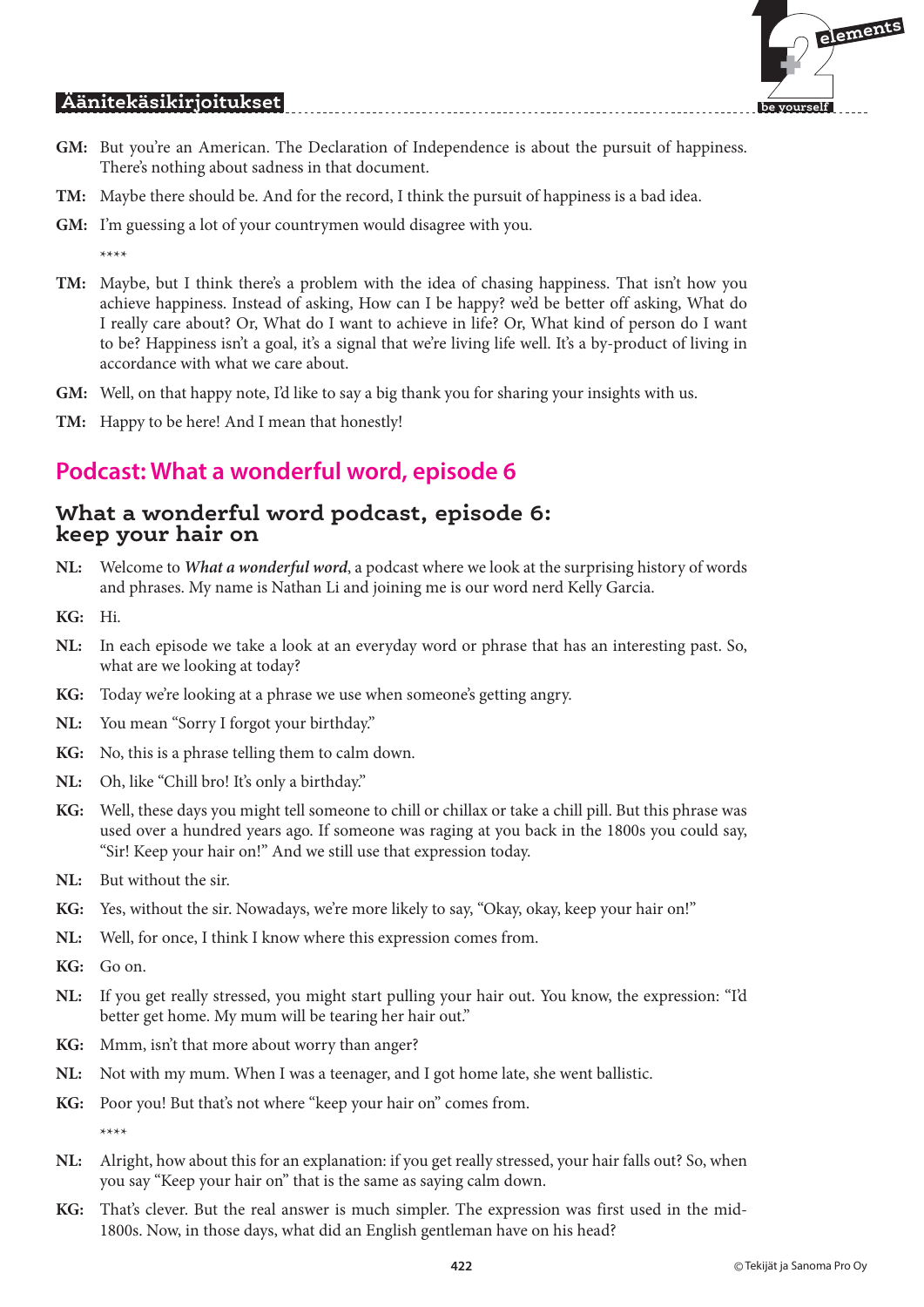

**NL:** Hair?

**KG:** Yes, what kind of hair?

**NL:** His own hair.

**KG:** Yes, but people didn't wash much in those days, so your own hair might be a bit of a mess. If you were fashionable, you'd would wear a wig on top. And if you were an important person, you'd wear a massive wig. In fact, even today, important people get called bigwigs. For example, Stephen Spielberg is a bigwig in the film industry.

\*\*\*\*

- **NL:** Okay, I get it. People wore wigs in the good old days, but what's that got to do with keeping your hair on?
- **KG:** Well, if your wig-wearing gentleman got really angry, he would pull the wig off his head and stamp on it. It was a dramatic way to show how angry he was.
- **NL:** Wow, talk about having a bad hair day!
- **KG:** I know. So, when you say "keep your hair on", you're actually telling them to keep their wigs on.
- **NL:** What if they're not wearing a wig. What do you say to those people if they're losing it?
- **KG:** You say, "Hey, keep your shirt on!" In fact, that expression is also still used today when you're telling someone to calm down.

\*\*\*\*

- **NL:** Sounds reasonable. What about that other hair phrase: "let your hair down"? You know, when you relax and chill. Does that have anything to do with wigs?
- **KG:** No, that's actually about real hair. In the good old days upper-class women had their hair pinned up in fancy hairdos. That was when they were out and about in public. But when they got home, they could let their hair down, in other words, they could relax and be themselves.
- NL: Makes sense! And nowadays we can use that phrase about men as well. When they're relaxing. I mean, you could say, "Professor Higgins had a good time at the disco, he really let his hair down."

**KG:** That's right.

- **NL:** Even if Professor Higgins is bald!
- **KG:** Even then! These days people can let their hair down even if they don't have any hair.
- **NL:** Happy to hear it. Thanks for coming in to talk about hair. Join us again when we comb through the English language in search of more wonderful words.

## **Video: Welcome to my world, Botswana**

Hi Guys, my name is Oanthata Balipi Kekwaletswe. I am from Botswana. Botswana is in the southern part of Africa. Welcome to my world.

I'm basically going to show you guys a little bit of the city where I stay in, which is Gaborone, the capital city of my country Botswana. I hope you guys like what I see and what was a recent good day of my life.

In Botswana, we have people coming in from different countries, from all around the world to come help me, and other people in our country. There come teachers, but help us develop as a country, some even stay here with us in Botswana. But we all don't speak the same language, like my mother tongue is Setswana. So English helps us. English is the main reason why we are all able to communicate and that's why we are basically developing as a country, because of English.

I am going to show you guys my school, Kingdom Arts Academy, which is a music school where I am currently learning how to play the guitar. But I hope you guys enjoy. Welcome to my world. As you go on this journey I hope you guys like what you see.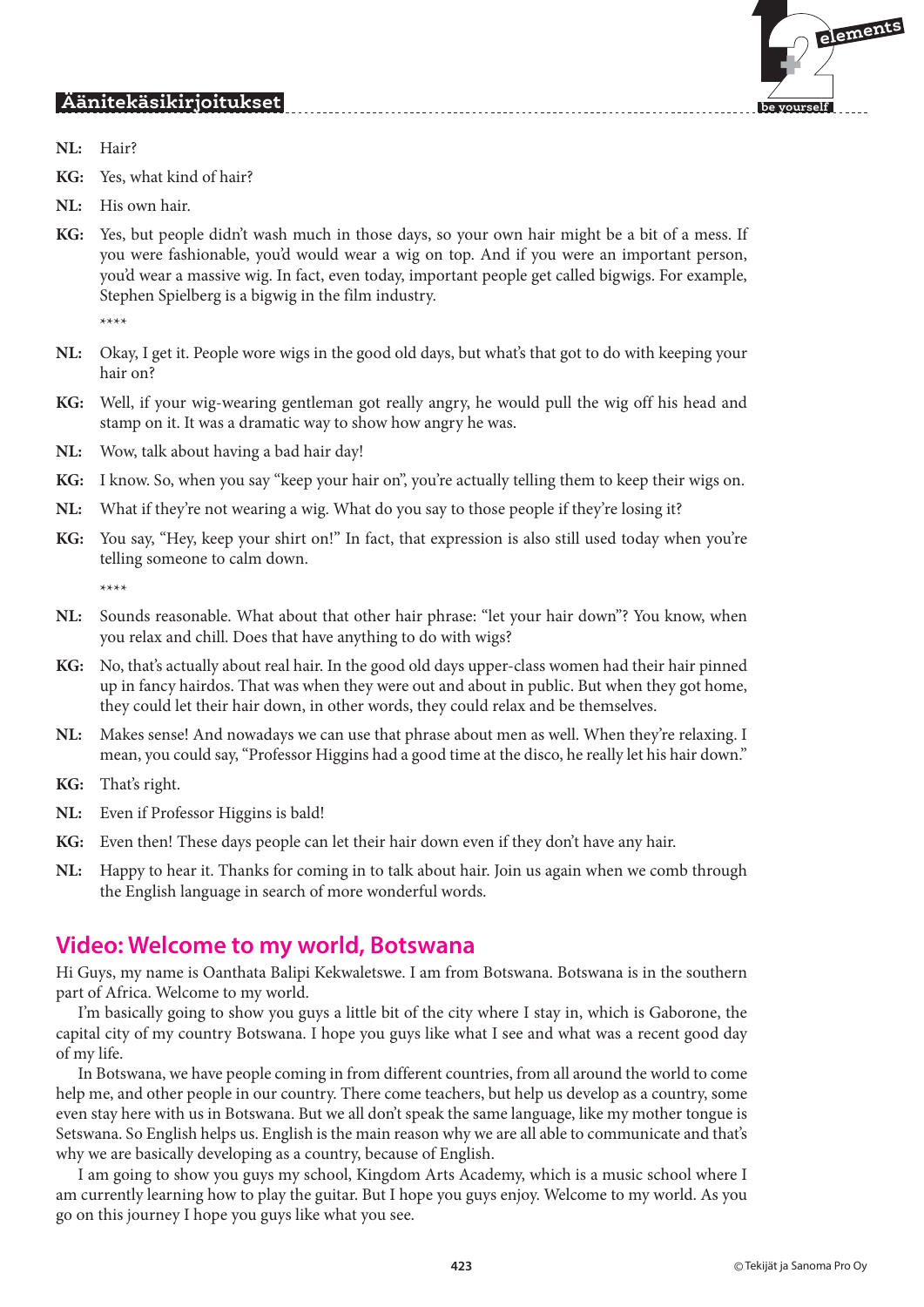

## **E6.14**

#### **Task 2**

Sit comfortably and close your eyes.

Imagine a slowly flowing stream. The stream meanders between trees. The water is flowing over stones. Every now and then a big leaf floats onto the stream, going along it. Imagine that you are sitting next to the stream on a sunny autumn day watching the leaves float by. Now pay attention to your own thoughts.

Every time you notice a thought, imagine that it has been written on one of the leaves floating by. If words come to your mind, imagine these words on the leaves. If images come to your mind, place them on the leaves. Stay close to the stream and let the leaves float by on the flowing water. Don't try to make the stream flow more slowly or faster. Don't try to change what you can see on the leaves or what has been written on them. If the leaves disappear or you move someplace else on your mind, only stop and notice that this happens. Pay attention to what is happening and get back to the stream. Pay attention to the thought coming into your mind and write it on a leaf, and let the stream take the leaf away.

\*\*\*\*

Now return to this room. Breathe in and out a couple of times. Feel how your legs touch the chair and your soles the floor. Be aware of your breathing. Be present in this moment. When you are ready, you can open your eyes.

\*\*\*\*

The moments when the stream is not flowing show moments when the mind is in control, in other words you are too much controlled by your thoughts. The moments when the stream is flowing show times when the mind's control is not so strong, and it is possible to let thoughts and feelings come and go.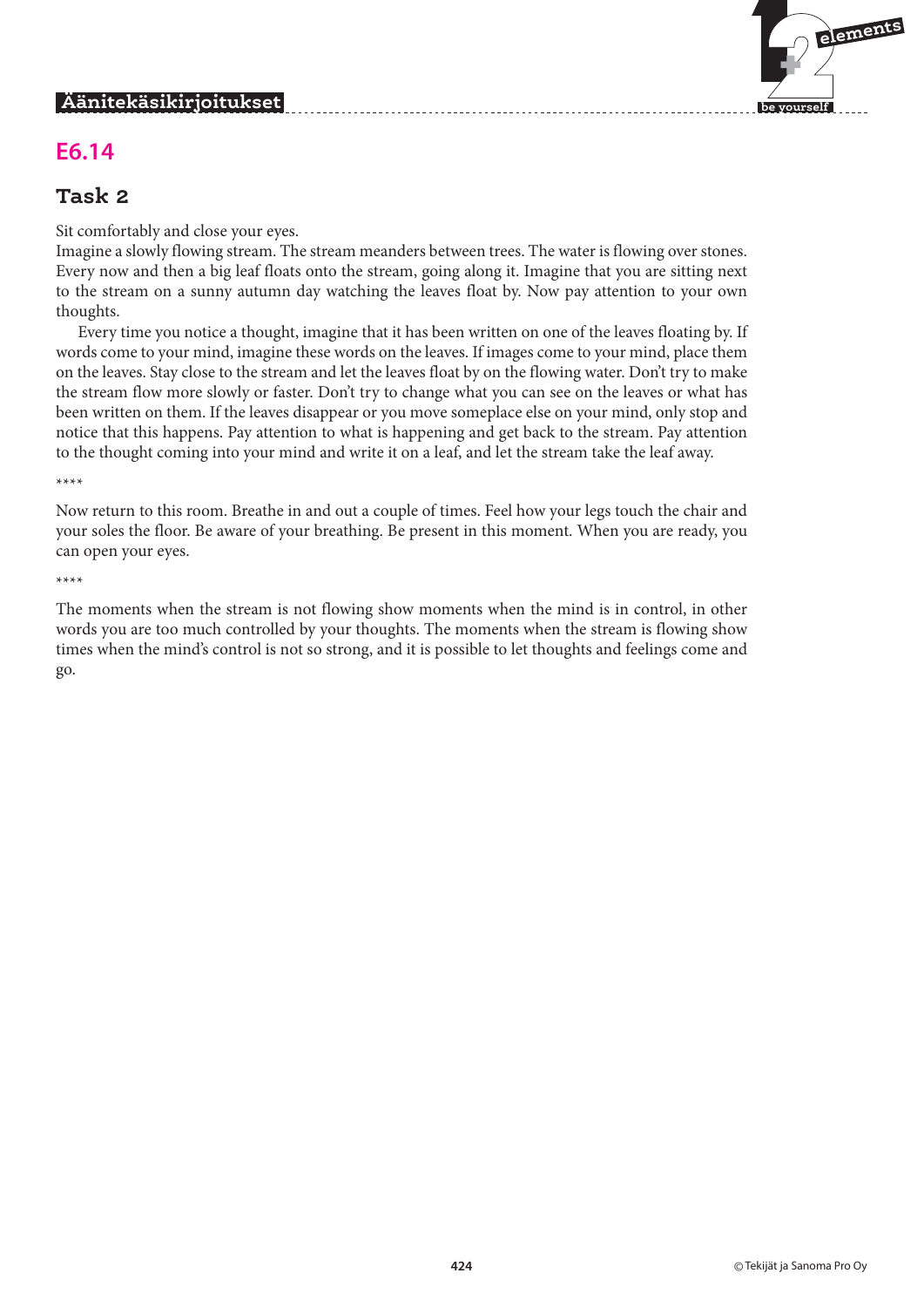

# **Theme 7**

# **Listening: Is your family normal?**

- **Narrator:** Is your family "normal"? Finding work in his native Nepal was proving very difficult for Batsal, and he was struggling to feed his young family as well as his elderly parents. After a series of very difficult and painful conversations with his wife and their extended families, it was decided for the greater good that Batsal should leave Nepal so that he could first study and then find work in Europe. Batsal didn't agree with the decision.
- **Batsal:** I knew I would miss my family and friends, and especially my children. I was scared too. Europe was another world from Nepal.
- **Narrator:** However, he also knew he had to comply with the wishes of the wider group. From a young age, almost by a process of cultural osmosis, he had learned that the needs of the community take precedence over the needs of the individual. If he refused, he would be considered shamefully selfish.

\*\*\*\*

- **Batsal:** I began applying to universities and after many attempts and rejections, I was eventually accepted onto an Engineering course by a university in Central Finland.
- **Narrator:** Batsal bade his family a tearful farewell and followed along the same hopeful path – trodden by so many men from his village – to a better life in Europe. He consoled himself with the thought that one day they would join him there too. In order to support himself in Finland and his family back in Nepal, he acquired a job as a newspaper deliverer.
- **Batsal:** This meant waking up at 3am, and pushing a heavy cart through snow or slush or driving rain.
- **Narrator:** He was also a fastidious student, never letting the tiredness of early morning toil interfere with his studies, and he graduated within three years. His proud family, huddled around one screen in their best clothes, watched the graduation ceremony via a video call.
- **Batsal:** I felt they had been with me every step of the way towards graduation, so it was only right they should witness my success.

\*\*\*\*

- **Narrator:** After graduating, he worked as a cleaner for two years before eventually finding a role with an engineering company in Helsinki. He moved into a three-bedroom apartment on the outskirts of the capital on the fifth anniversary of his arrival in Finland. He considered this a portentous coincidence, as 5 is considered a lucky number in Nepalese culture. This empty home would soon be filled with the voices and laughter of his family. Time passed. Batsal worked hard during the day, and in the evening he spoke for hours with his family. Technology made the distance seem shorter, somehow. His daughter was now 17, and Batsal wanted her to come to Finland to attend an upper secondary school and then go to university.
- **Batsal:** I made the application to the relevant authorities so that my daughter could join me here. I was now settled in Finland, with a permanent job, and had given so much to my new country that I was certain the application was just a formality. I was really shocked when my application was rejected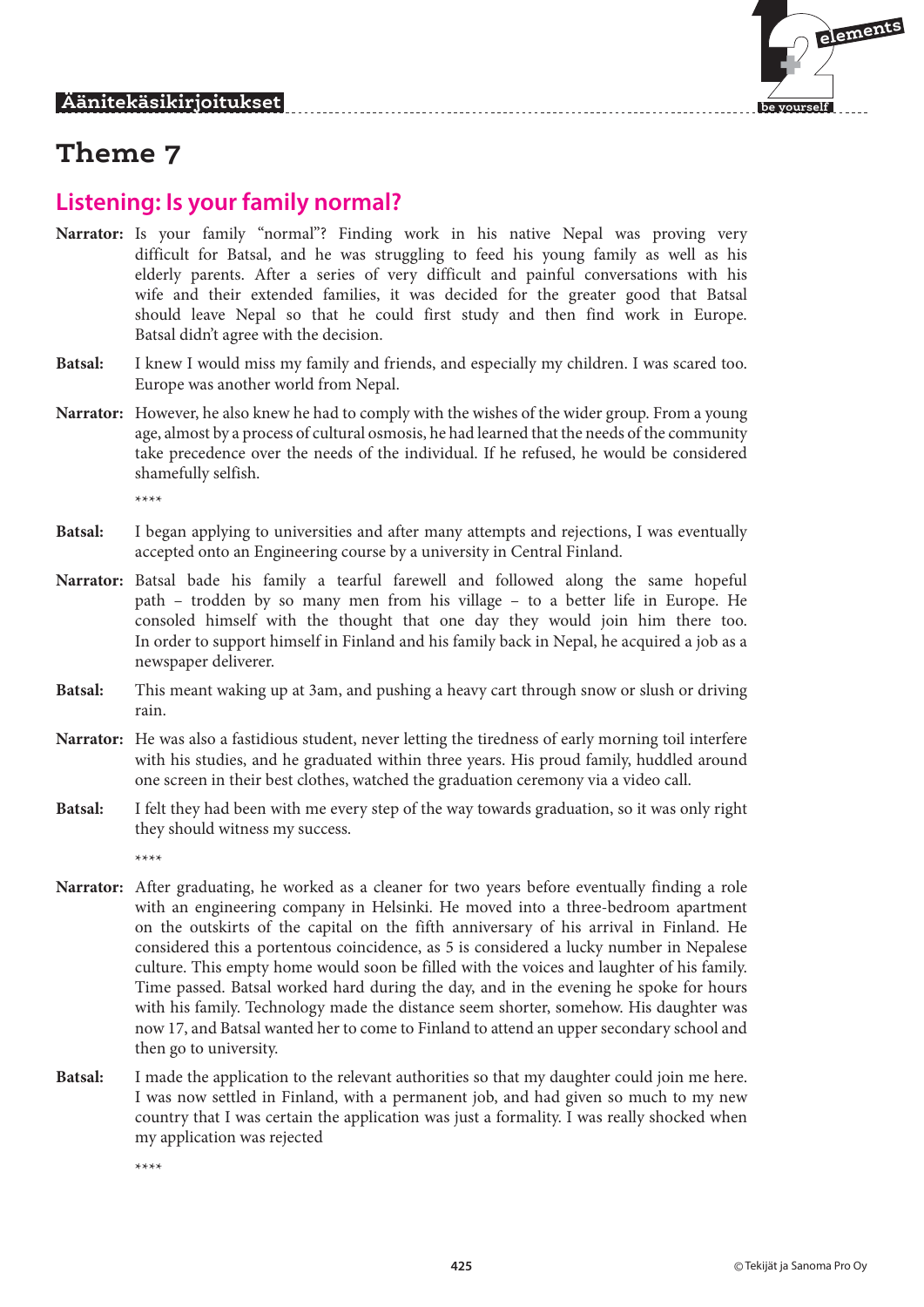# $\mathbf{F}$  **elements be yourself**

#### **Äänitekäsikirjoitukset**

- **Narrator:** He read the letter again and again, unable to fully grasp what it said. His relationship with his family was, the authorities decreed, not normal. He had lived away from them for too long. No normal father would ever do this, they seemed to be suggesting. Batsal assumed there had been a mistake. He went to the office, took a ticket, and waited.
- **Batsal:** When it was my turn to speak with the nice lady in the big office, she repeated the same phrase. Not normal. I didn't know what to think. In my opinion, I had done the most normal thing imaginable.
- **Narrator:** As he sits alone in his apartment, Batsal ponders the paradox of his situation. His collectivist actions, viewed through the prism of an individualistic culture, appear selfish and selfserving. He left his family, moved abroad, and built an independent life for himself. But he did it all for them.

# **Podcast: What a wonderful word, episode 7**

## **What a wonderful word podcast, episode 7: black sheep**

- **NL:** Welcome to *What a wonderful word*, a podcast where we look at the surprising history of words and phrases. My name is Nathan Li and joining me is our word nerd Kelly Garcia.
- **KG:** Hi.
- **NL:** In each episode we take a look at an everyday word or phrase that has an interesting past. So, what are we looking at today?
- **KG:** Today we're looking at a phrase that describes someone in your family.
- **NL:** You don't mean my family, do you?
- **KG:** It could be. They say that every family has one of these people. Someone who doesn't fit in with the rest of the family. Someone who does things differently.
- **NL:** My uncle Eric
- **KG:** What's your uncle Eric done?
- **NL:** He dropped out of medical school and became a surf instructor in Miami.
- **KG:** And are the rest of the family happy about that?
- **NL:** No, they're not.
- **KG:** Then your Uncle Eric is a good example of this phrase: he is the…. *black sheep* of the family. The black sheep is the person the other family members disapprove of.
- **NL:** But I like Uncle Eric. I think he's cool.
- **KG:** The black sheep of the family can be cool. It's just that they don't do things the way the rest of the family want.
- **NL:** So, where does the phrase come from?
- **KG:** Well, a sheep that has white wool is more valuable because that wool can be dyed many different colours. Black wool, however, can only be dyed…
- **NL:** … black.
- **KG:** Exactly, so it's worth less money. That's why a black sheep is valued less than a white one.
- **NL:** Sounds a bit harsh. I mean that's saying that the black sheep of the family isn't really wanted.
- **KG:** Yes, but we're only talking about the opinion of other family members. Families don't always like rebellious people. The world outside the family might have a very different view. Plenty of socalled black sheep are very successful people.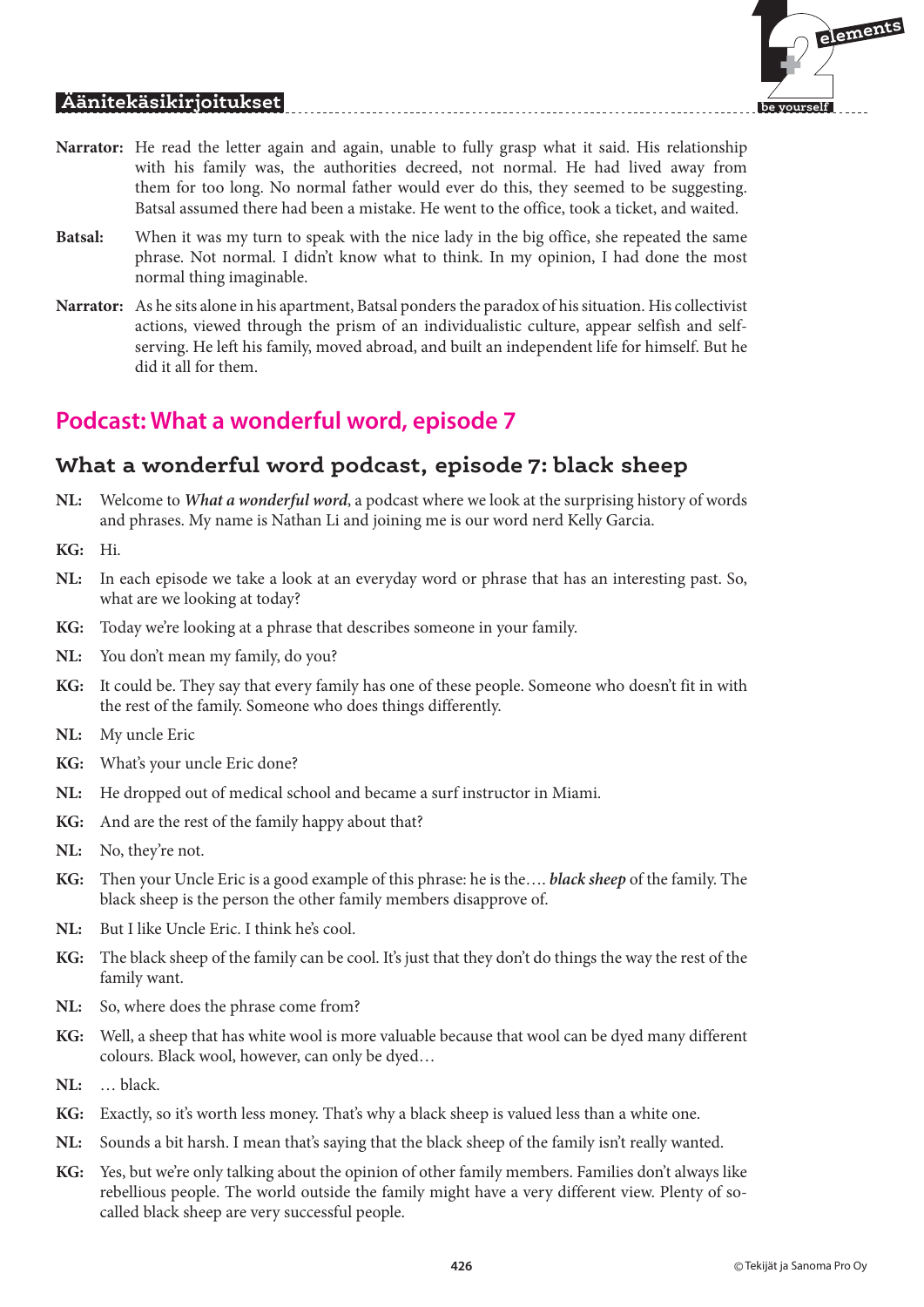

- **NL:** Like?
- **KG:** Well, DJ Khaled, the hip-hop producer, for example. He says he was the black sheep of his family and look at him now!
- **NL:** He's a multi-millionaire.
- **KG:** And then there's Prince Harry. Everyone says he's the black sheep of the British royal family, but guess what? He's the second most popular royal after the Queen.
- **NL:** Good for him! Are black sheep the same as scapegoats?
- **KG:** Not exactly, a scapegoat is someone who gets blamed for things other people have done.
- **NL:** Oh, like in our family we blame all the bad stuff we do on Bingo.
- **KG:** Who's Bingo?
- **NL:** Our dog. He gets blamed for stealing food, destroying homework, knocking over plant pots, farting. Honestly, I don't know what we'd do if we didn't have the dog to blame.
- **KG:** Poor thing! He should be called a scape-dog.
- **NL:** He should. So why do we say scapegoat?
- **KG:** Well in the good old days, and we're talking thousands of years ago, a scapegoat was a real goat. The village priest would pick out a goat to represent everyone's sins, then send it off out of the village.
- **NL:** Not fair on the goat!
- **KG:** I don't think the goat minded. To be honest, it was better than staying in the village. That way he didn't get eaten.
- **NL:** I guess you should be called "escape-goat".
- **KG:** I wish that was a word.
- **NL:** Thanks, Kelly, for telling us about black sheep and scapegoats. I didn't realise I had both of them in my family.

## **Video: Multilingualism and mobility**

My names is Enzo, Enzo James. I speak English since my dad was born in London and he's half-British from his father's side. I speak Italian because my dad is half-Italian and I was born and raised in Italy. I speak French because my mum has always spoken to me in French. She's very patriotic so she always pushed me to speak French.

So yes I always spoke all three languages. I was raised with it, ever since I was born people spoke three languages to me so it never felt forced and it always felt very natural. It felt forced to do the opposite, to speak Italian to my mum or French to my sister. So yes it's just what I was raised with.

It does have some negative sides. I always felt all three, when people ask me I always say I am all three. But if you go to Italy no-one is ever going to consider you purely Italian, they are always more interested in the part of you which is different. So French and British is more interesting to them, it's more appealing. When I am in France I am never really French, I am Italian. When I am in Britain, I'm Italian. Even my own family members, they call me the 'Italian kid' because I was born there.

I'm fine with that. It can be disturbing at times but most of the time I just like being different and I like being interesting, so I've always saw more the positives. And I do have a fairly international overview of things, but it's still very European so I would like to move out probably to Asia, or South America, or even Africa. Pretty much I just want to move out, and move around for a bit, gain some experience, I think it would be very interesting as well for future jobs and future interviews to have a very broad experience, and a very diverse curriculum.

And then just hopefully I'd like to work in start-ups and just find my own path by moving around the world.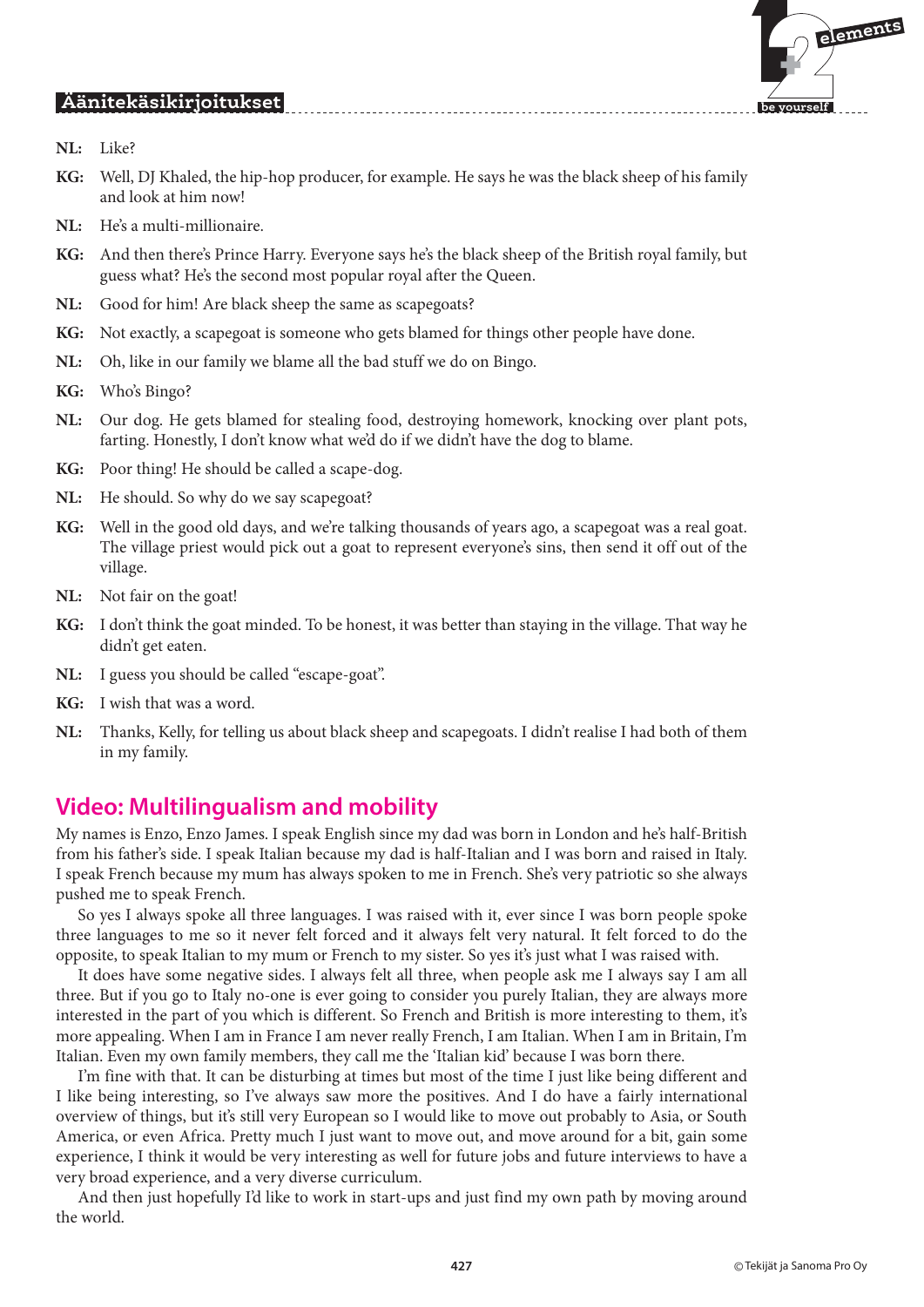

# **Theme 8**

# **Video: Welcome to my world, Canada**

Hi everyone, my name is Saoirse, I live in Montreal and today we are at the Marche Jean-Talon, one of the oldest markets in the city founded in 1933.

Although Canada has two main languages, French and English, Quebec is the only province in Canada where French is the one official language. Here around 50 percent of the population is bilingual.

Actually, it is pretty uncommon to meet someone who doesn't speak both languages in the city, as French is a mandatory subject in school. However, in rural areas of the province most people only speak French. Montreal as a city is quite unique due to its high bilingual population and its slang is often referred to as 'Frenglish', or a mix of French and English.

The reason why Quebec is so linguistically different from the rest of Canada is mainly because of its history. The French were actually the first to colonise the province and give it the name 'Nouvelle France' or 'New France'. Today the French spoken in Quebec is very different from the French spoken in France and is actually much more similar to the old French spoken in the17th century, when the land was first colonised. The accent, grammar and slang is unique to Quebec and is actually greatly shaped by its rich history and culture.

# **Podcast: What a wonderful word, episode 8**

## **What a wonderful word podcast, episode 8: orange**

- **NL:** Welcome to *What a wonderful word*, a podcast where we look at the surprising history of words and phrases. My name is Nathan Li and joining me is our word nerd Kelly Garcia.
- KG: Hi.
- **NL:** In each episode we take a look at an everyday word or phrase that has an interesting past. So, what are we looking at today?
- **KG:** Today we're looking at a word that describes a colour. And what's interesting about this word is that, for hundreds of years, the English language had no word to describe this particular colour.
- **NL:** You mean infrared or ultraviolet?
- **KG:** No, a much more basic colour than that?
- **NL:** White?
- **KG:** Technically, white's not a colour. It's the absence of colour.
- **NL:** Alright, if you're going to be picky, I give up. What is this colour that we had no word for?
- **KG:** Orange.
- **NL:** Orange? Of course, we had a word for it. Why do you think oranges are called oranges? Because they're orange, obviously.
- **KG:** It's the other way round, actually. The colour orange is called orange because oranges are orange.
- **NL:** Now, you're confusing me. Are you saying there was no word for orange until that particular fruit showed up in Britain?
- **KG:** Yes. Oranges arrived in Britain in the sixteenth century. Before that there was no word to describe the colour. In fact, when oranges first arrived here, people called them golden apples.
- **NL:** Golden? You're kidding?
- **KG:** I'm serious.
	- \*\*\*\*